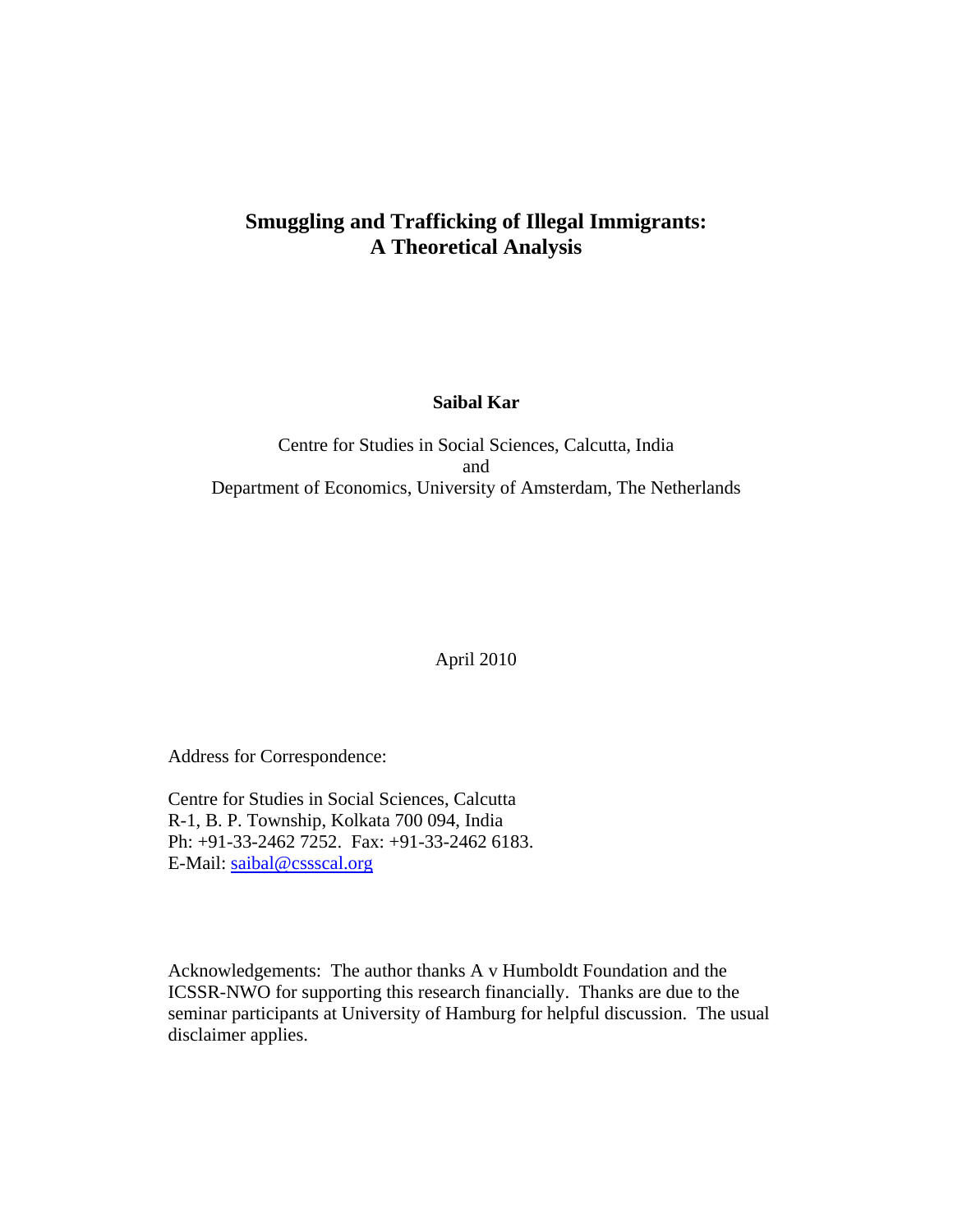## **Smuggling and Trafficking of Illegal Immigrants: A Theoretical Analysis**

#### **Abstract**

Studies on illegal labor migration to rich countries are strongly policy driven and welfare-centric. Border control and employer interdiction are the most popular policies for controlling illegal entries. This predictive theory deals with illegal immigration as resulting from two distinct activities – smuggling and exploitative trafficking. This has not been discussed in the literature earlier. Tax paid by legal unskilled workers at destination finances inland monitoring against illegal immigration holding border patrol expenses at a given level. Proportions of smugglers and traffickers are determined endogenously along with optimal tax, employer penalty and market wage for illegal immigrants. Unemployment benefit offered to legal unskilled workers is treated as a policy variable and increase in it reduces illegal wage, traffickers' economic rent and flow for illegal entries in this model.

#### **JEL Classification**: J31, J33, J61, J68

**Keywords**: Illegal immigration, migrant smugglers, traffickers, unemployment benefit, employer penalty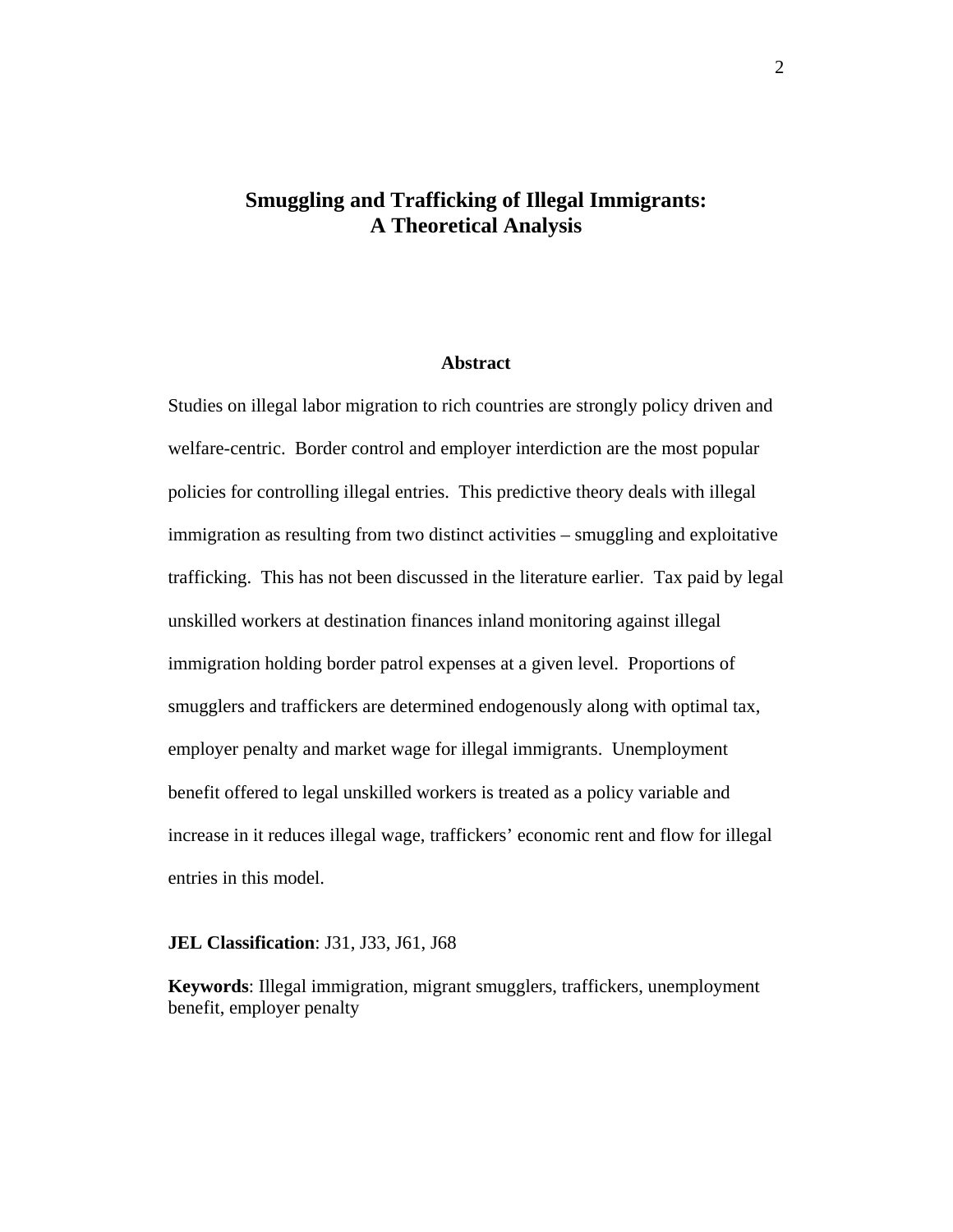#### **Smuggling and Trafficking of Illegal Immigrants: A Theoretical Analysis**

"Sonia was invited to come to the United States by family friends and told that she could work for them as a housekeeper, and they would pay her \$100.00 a week. Sonia was provided with fraudulent documents and departed for the United States with her new employer. She knew that this was illegal, but she needed the money, and was willing to take the risk. *Was Sonia smuggled or trafficked? Sonia was smuggled into the United States.* She left willingly with full knowledge that she was entering the United States illegally.

Upon arriving in the United States, Sonia was kept in isolation, she was given a place to sleep in the basement and told not to speak to anyone or she would be turned over to the Immigration Service. Sonia was never paid for her work and felt that she had no one to turn to for help. *Was Sonia smuggled or trafficked?* At this point Sonia was restricted from leaving the house, threatened with deportation if she attempted to talk to anyone, and forced into involuntary servitude. *Sonia is a victim of trafficking.*"

Excerpts from Fact Sheet, The Human Smuggling and Trafficking Center at the U.S. Department of State, Washington DC, January 1, 2005 (italics added).

#### **1. Introduction**

Illegal immigration is universally considered as an infringement on the rights of the lawful citizens of the country where such inflow takes place; a strain on the public goods provisioned with legal taxpayer's money; and in the post-9/11 world, a potential threat to national security. Besides, since illegal immigrants largely constitute of low-skilled workers, they pose strong challenges for the native and the non-native legal unskilled workers causing both unemployment and/or wage reduction. Given such compelling reasons, it is not surprising that most governments take up elaborate measures to restrict illegal immigration. It is noteworthy that presently illegal migration operates primarily through the intermediate roles played by the migrant smugglers and traffickers all over the world.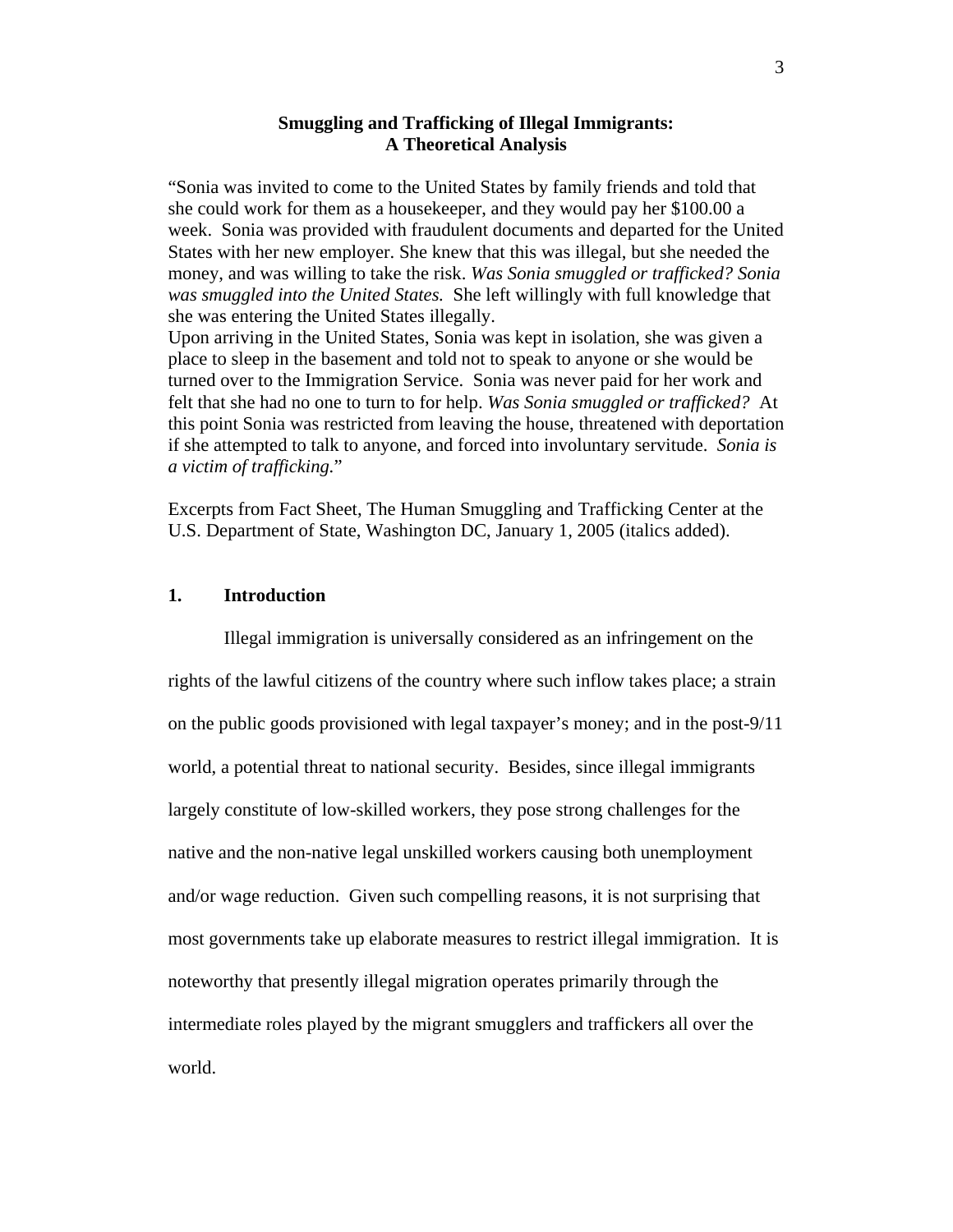This paper offers a predictive model but strongly grounded in observed realities in many OECD countries that remain the largest recipients of undocumented immigrants. It is an attempt to understand the varying impacts of migrant *smuggling* and *trafficking* as distinct activities in a considerably large illegal system with the share of each type endogenously determined. We start with an assumption that the legal unskilled workers in the recipient country pay a tax to prevent illegal immigration that affects their job market conditions directly.<sup>[1](#page-3-0)</sup> The optimal tax such workers decide to pay finances the government's inland monitoring, holding the border enforcement expenditure at a given level.

The objective therefore is to investigate whether such tax is a *viable* instrument of public policy that can influence the incidence of smuggling /trafficking and subsequently the 'supply' of illegal migrants from poor countries. In the process, we also account for the level of exploitation faced by illegal immigrants, which is a significant factor in the chain of events and yet analytically neglected thus far. According to Antonio Mario Costa (UNODC), "what counts mostly is the exploitation that takes place at several points along the chain as the human trafficking takes place and that is repetitive and prolonged"  $(BBC, 2008).$  $(BBC, 2008).$  $(BBC, 2008).$ <sup>2</sup>

Since the main purpose of the paper is to offer a start-up analytical model incorporating smuggling and trafficking, a few simplifying assumptions are used

 $\overline{a}$ 

<span id="page-3-0"></span><sup>&</sup>lt;sup>1</sup> Skilled workers often vote against illegal migration since it affects general conditions of living, considered as a drain on legal tax payer's money etc., but their jobs are not directly threatened by it.

<span id="page-3-1"></span> $2^2$  Many UN member countries have not yet ratified the Anti-Trafficking Protocol, and not much is known about the scale of the activities. Yet, the UN estimates make it the third largest shadow economy after drugs and arms (BBC, 2008).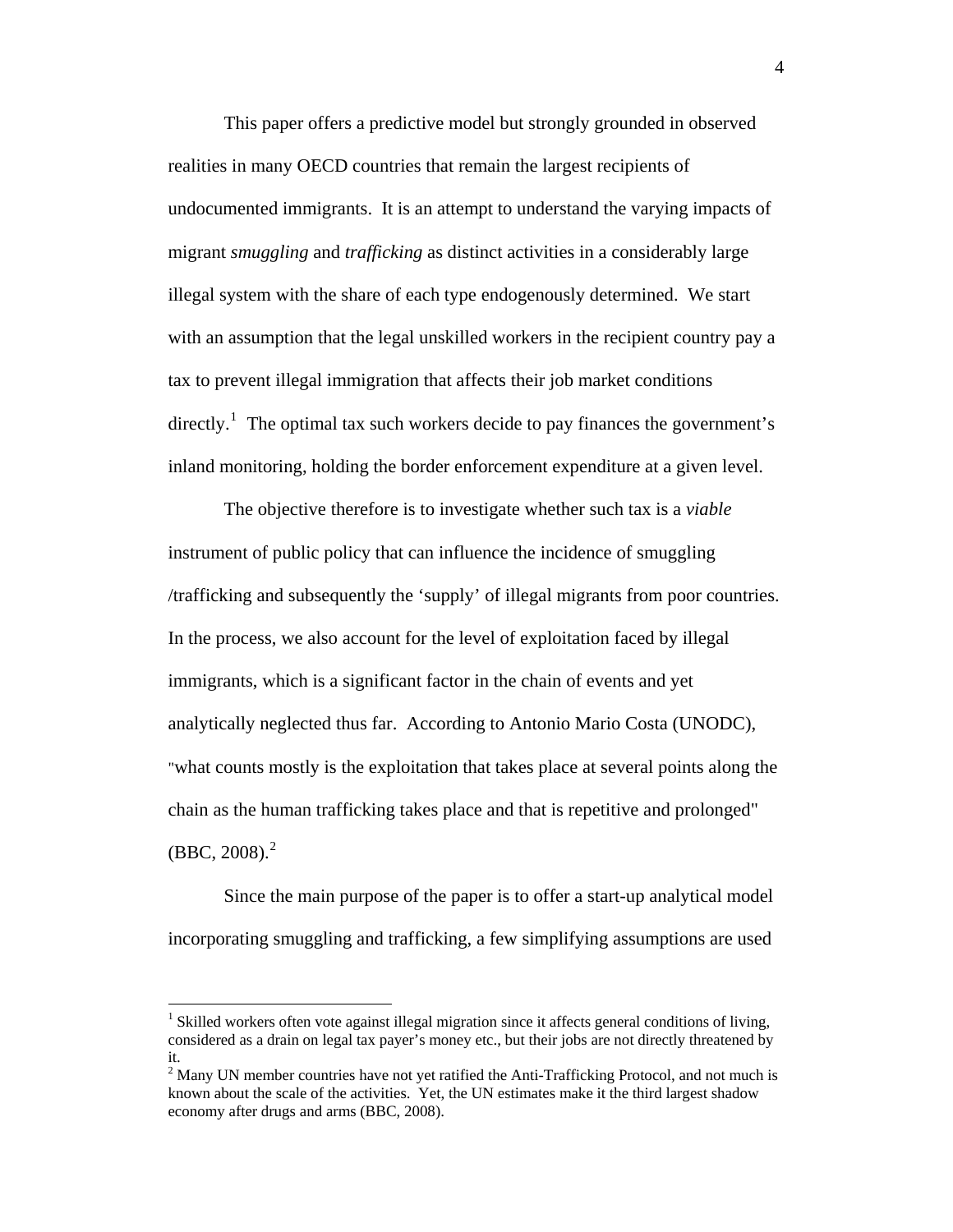to capture the starker realities, as one can observe from a brief survey of the literature available in the next sub-section. Further complications and realistic features may be introduced at each level in future as more of these issues find suitable empirical support.

Section 1.1 discusses the relevant literature, the context of illegal immigration and exploitation under the assumption that prospective migrants cannot discern smugglers from traffickers. Section 2 is divided into several subsections determining the optimal tax, penalty, illegal market wage and the share of smugglers and traffickers along with the degree of exploitation. Finally, I analyze the sensitivity of these variables to the proposed tax policy. Section 3 concludes and graphical examples are offered in the appendix.

#### **1.1 The relevant literature**

There is agreement that illegal immigration, overstaying and similar attempts have increased as legal access to richer countries has steadily dwindled over time. Even with Mode 4 type of arrangements under the GATS which aids labor-scarce advanced countries to allow manufacturing and construction workers, a potential applicant is required to fulfill several stringent criteria to qualify, with the scheme typically operating on a favored nation basis.

Under the circumstances, it seems more of a possibility than ever before that the richer destinations would find it increasingly challenging to monitor and control illegal entries and this is regularly discussed in the media (BBC, 2008;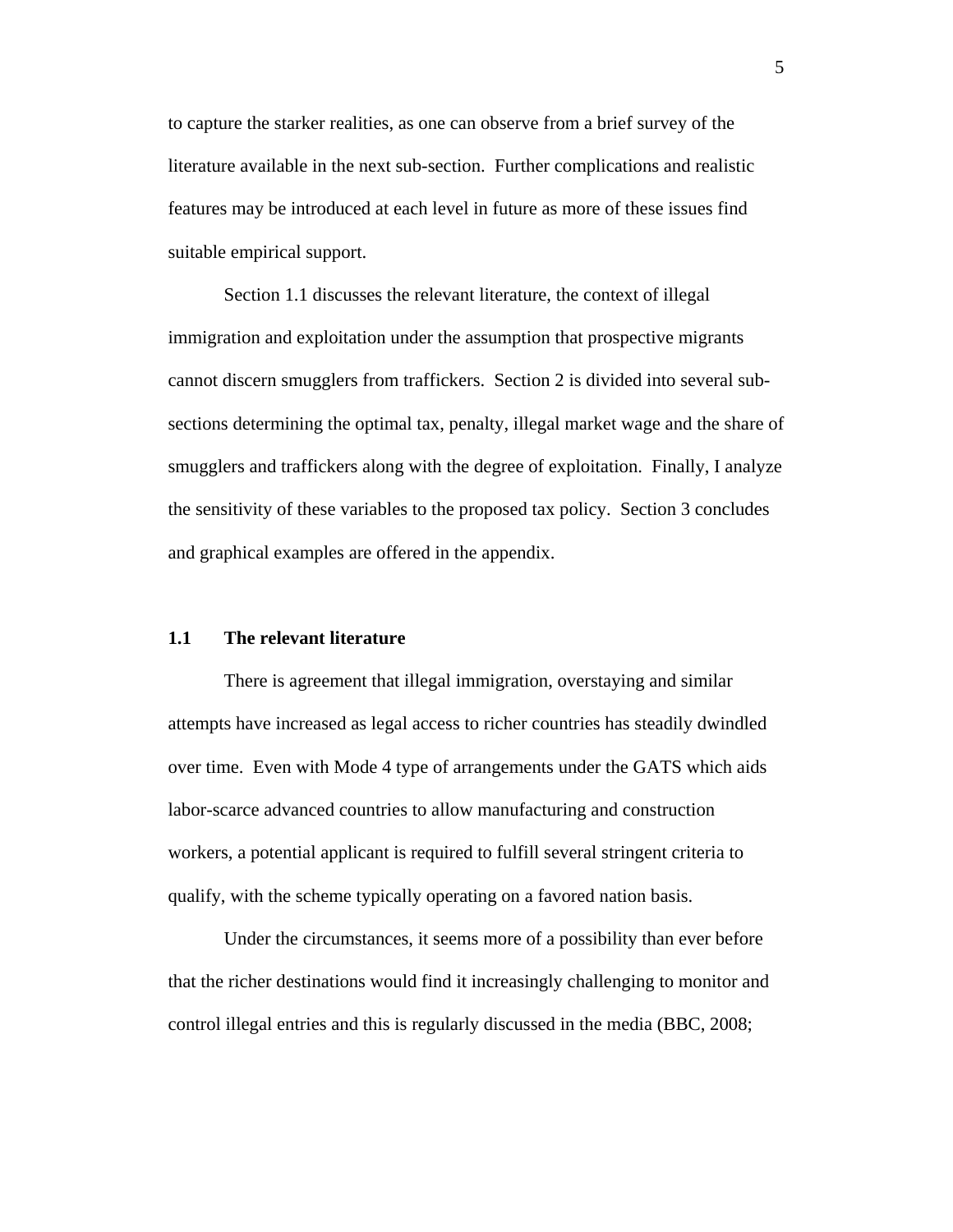CNN, 2008, for example). $3$  The reports of the United Nations estimating the number of illegal entries at 4 million every year makes a further alarming statement. Since it is agreed that illegal immigration is at least bi-modal – some are 'smuggled' and some are 'trafficked', according to UNODC the latter is the fastest growing activity in the world with profit currently estimated at \$31.6 billion.

Given that the issue is both clandestine and complex, the epigraph offers an idea of how the formal definitions of the two categories are often blurred. Not surprisingly, in real life examples illegal migrants deal with misconstrued legal identities and misdirected punitive measures (BBC, 2008). We however, deviate from such overlapping definitions of smuggling and trafficking in favor of clear distinction of cases, with the example in the epigraph treated as a special case.

The critical features concerning the issue of exploitation of illegal immigrants or the explicit treatment of traffickers vis-à-vis smugglers have not been suitably dealt with in economics. Most case studies so far are legal, political and sociological documents on trafficking and exploitation (Vogel and Cyrus, 2008; McCreight, 2006; Granville, 2004; Kyle and Koslowski, 2001; Abella, 2000; IOM, 2000; Bales, 1999; etc). However, Bandopadhyay (2006) and Bandopadhyay and Bandopadhyay (2006, 1998) recently use supply side analysis as well as the role of capital mobility and etc. to recast the debate in firmer grounds where constructions in international and development economics and allied policies would be most relevant in arriving at a possible first best in terms

 $\overline{a}$ 

<span id="page-5-0"></span> $3$ It is however reported that the illegal Mexican entry into the USA has dropped 16 percent lately due to deployment of 3000 more border patrol and the tightening job market in construction and services (CNN, 2008).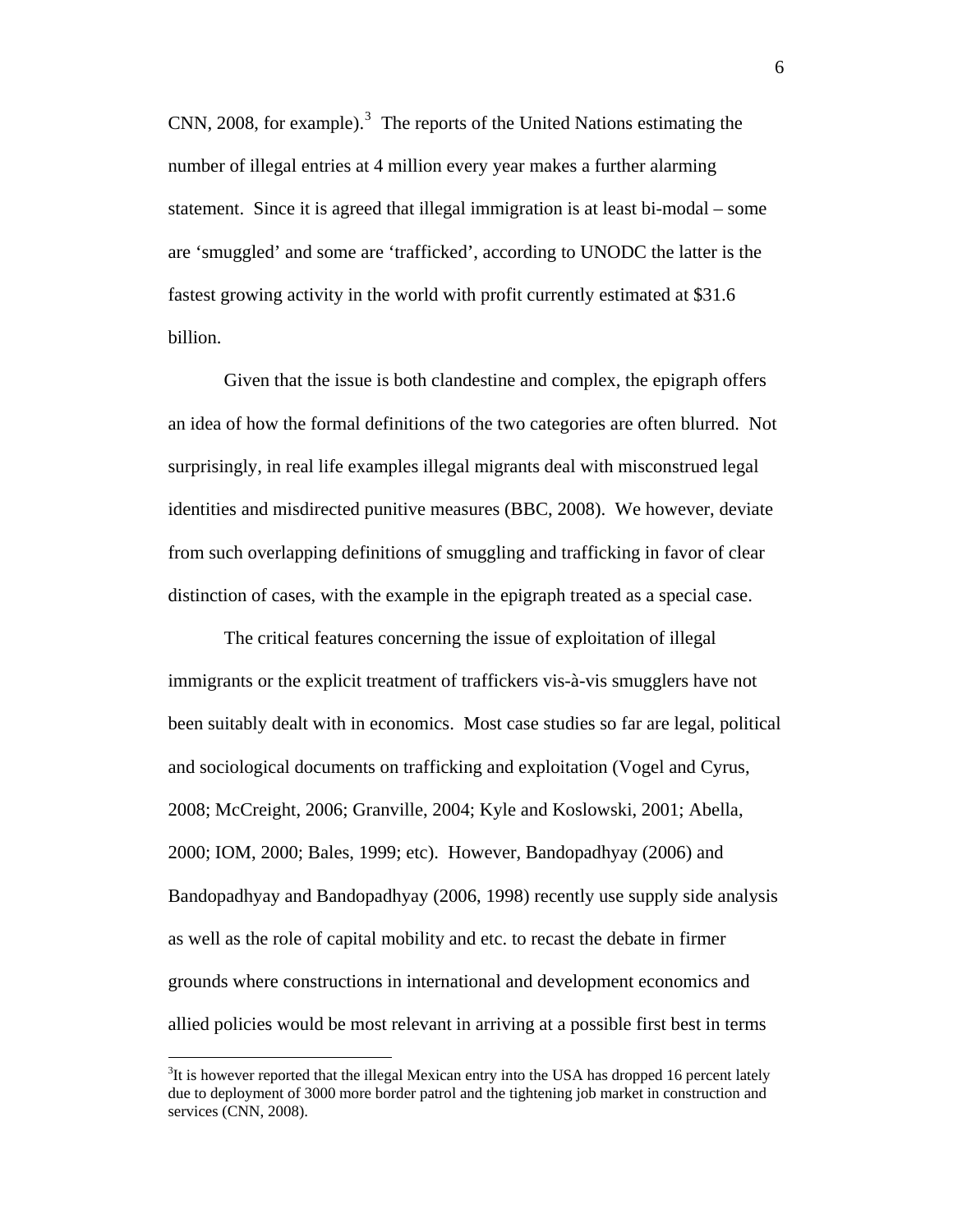of welfare implications of illegal migration at both ends. This analysis is preceded by Ethier (1986) which deals with trade-off between border security and employer/illegal worker apprehension in the *recipient* country as functions of the resources and effort devoted to monitoring.

Recently, Di Tommaso *et al*. (2009) offers measures of the well-being conditions of trafficked and exploited workers in Europe (using the IOM database) and discuses a number of extremely relevant policy interventions that might help to improve such conditions. On a different note, Epstein and Heizler (2007) explore the relation between minimum wage and illegal immigration in the host country to show that a rise in the minimum wage might increase the stock of the latter. They however, do not invoke the issue of exploitation. Further, Akee *et al*. (2009) estimate the extent of trafficking in women and children and note that schemes to legalize such workers and exercise ban on prostitution could backfire. Two recent papers also deal with trafficking and exploitation of child labor (Dessy and Pallage, 2003; Rogers and Swinnerton, 2008, mainly in the presence of asymmetric information) with the usual implications derived from the relationship between economic development and existence of both child labor and issues concerning out-trafficking of the same. $4$  A few earlier studies showed that border control, at least for the US, has little effect on stalling illegal entries (Hanson *et al*, 1999) and cannot protect the native workers from its negative impact. Furthermore, an increase in the line-watch hours raises the probability that an illegal migrant hires a 'coyote' (migrant smugglers; see Singer and

 $\overline{a}$ 

<span id="page-6-0"></span> $4$  Also see Chau (2001) for evidence on about 20 countries that underwent immigration reforms. Here, the employer penalty performed poorly and was shifted on to employees in the form of lower wages.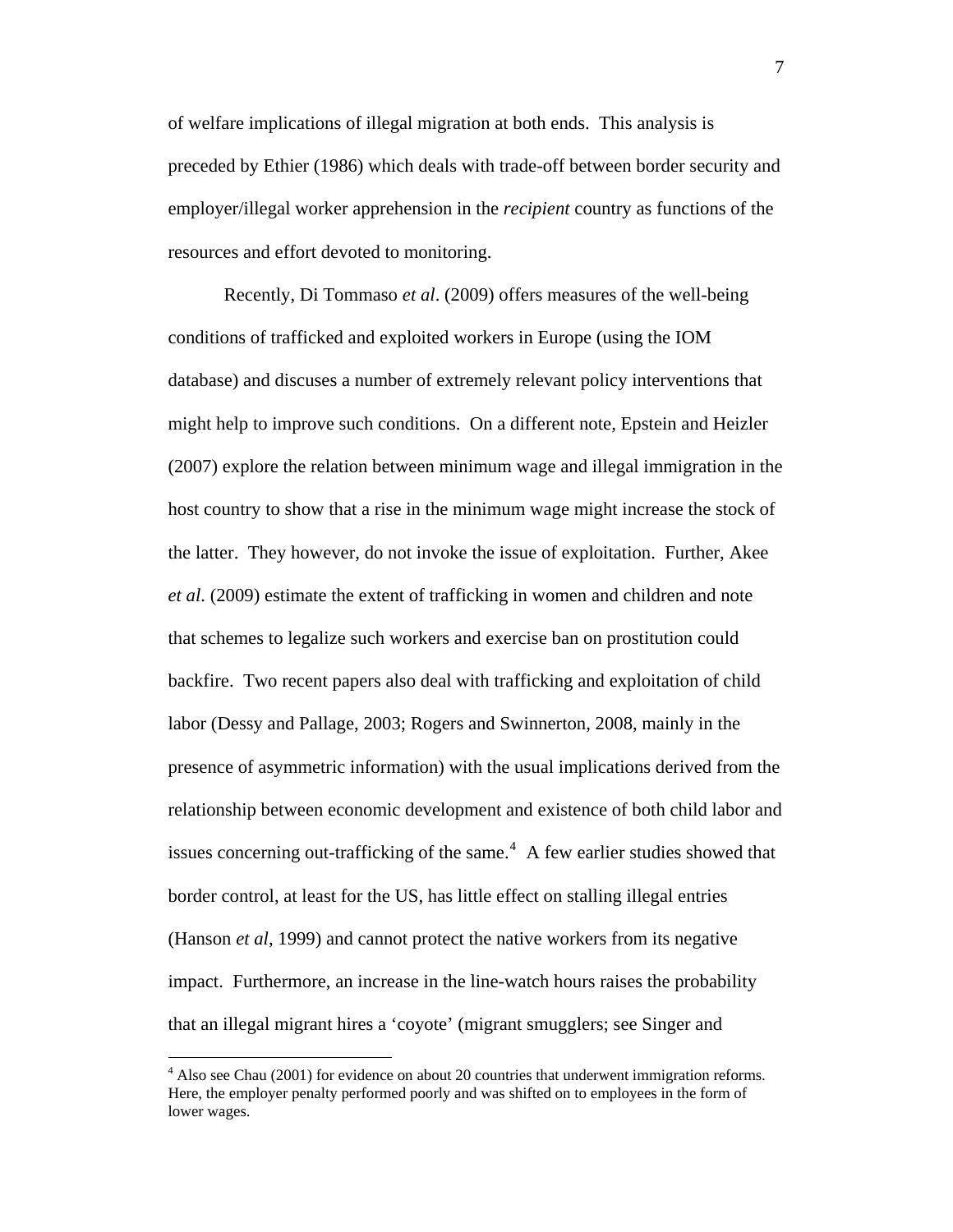Massey, 1997; and Guzman *et al*., 2006).

It should be pointed out that none of these papers discuss the dual presence of traffickers and smugglers, which according to us is an important determinant of exploitation faced by illegal entrants. We argue that the presence of both traffickers and smugglers crucially affect a prospective immigrants' choice about illegal migration.

In terms of concrete policy prescriptions to combat illegal entries in the form of trafficking and smuggling, several options have been considered in OECD countries. Tapinos (1999, 2000) argues that raising minimum wages and stringent formal labor market regulations influences many employers to recruit illegal workers. According to Tapinos (1999), "This crowding out affects legal immigrants and national low-wage earners alike, compromising their work-related advantages and undermining their job security, particularly when unemployment is high." The policies further include statutory requirements such as informing the government agencies prior to hiring, but also *fiscal incentives* to firms in favor of hiring legal workers.

We discuss an alternative. However, there is no empirical evidence from any country following this mechanism. This makes the scope of the analysis predictive in nature. We assume the following. Suppose income tax deductions from unskilled workers who are most vulnerable to illegal immigration serves two purposes: (a) finance inland monitoring and (b) provide unemployment benefit to workers if jobs are lost due to illegal immigration. There is a parallel to case (b) currently practiced in some developed countries. It is called trade adjustment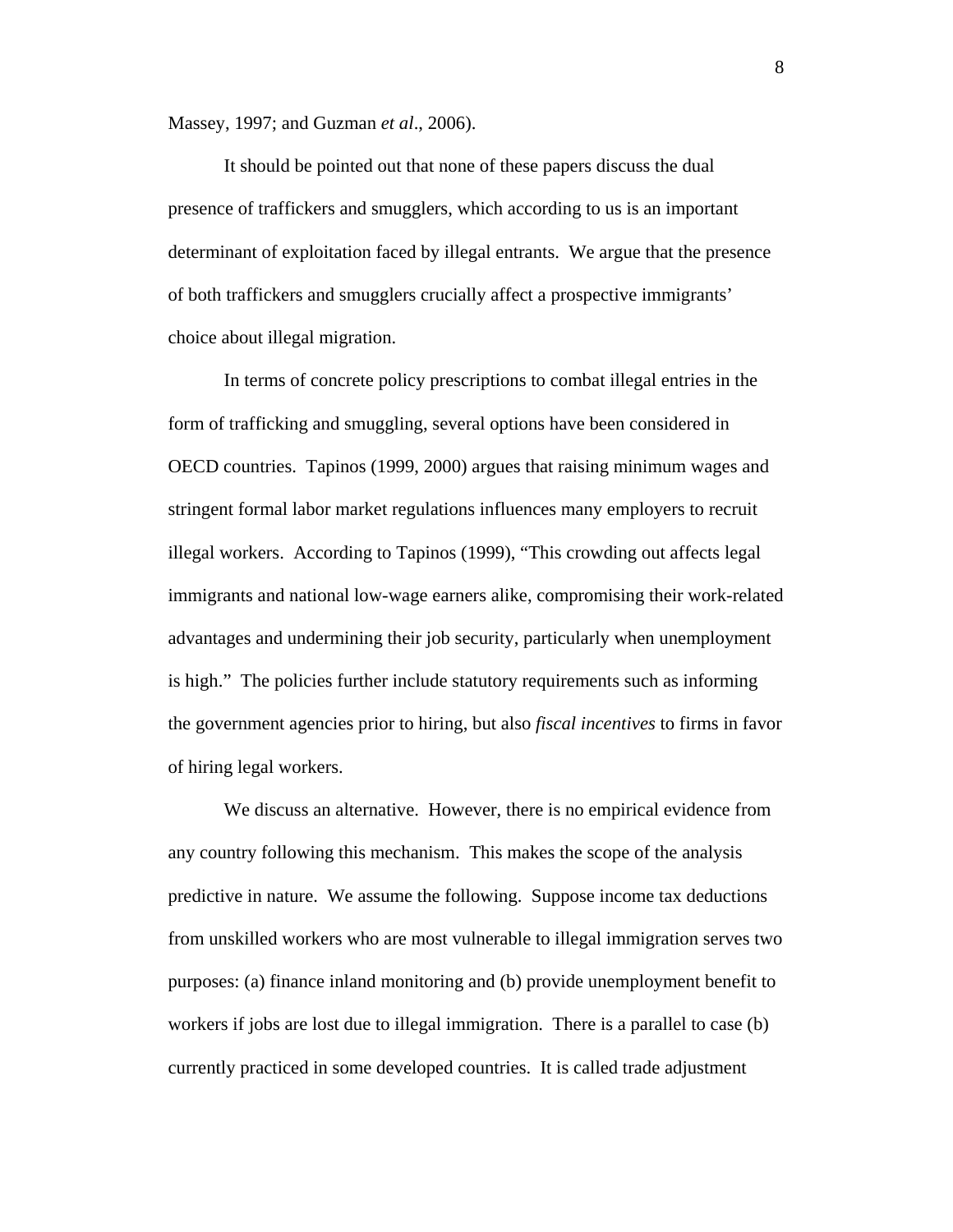assistance (TAA) and covers workers who lost jobs due to import liberalization (see, Davidson and Matusz, 2006). We argue that an exogenous raise in the rate of unemployment benefit lowers the tax rate chosen, raises the penalty levied on employers of illegal workers, an lowers the market clearing illegal wage. It also lowers the returns to rent-seeking traffickers, but raises presence of smugglers – the distinction is discussed below. Overall, it lowers the expected return from illegal migration and reduces illegal entries.

In the absence of received empirical evidence in this matter, our approach is expected to stimulate empirical work viewing unemployment benefit as an important policy parameter.

#### **2. The Model**

The model and results are developed through several interlinked steps that relate income tax paid by legal unskilled workers to the various facets of illegal migration. The legal *skilled* workers are left out of the picture mainly because they are only indirectly affected by illegal immigration. The steps are as follows: *first*, determine the optimal tax paid by legal workers to maximize their indirect utility in the presence of an exogenous unemployment benefit rate. The tax finances monitoring against illegal migration. Second, the tax helps to determine the penalty levied on the employers of illegal immigrants that keeps the government's budget balanced. Instead of an explicit objective function for the government, we assume a social planner who (see Ethier, 1986, p. 59) intends to minimize number of illegal workers for various reasons. Third, the penalty levied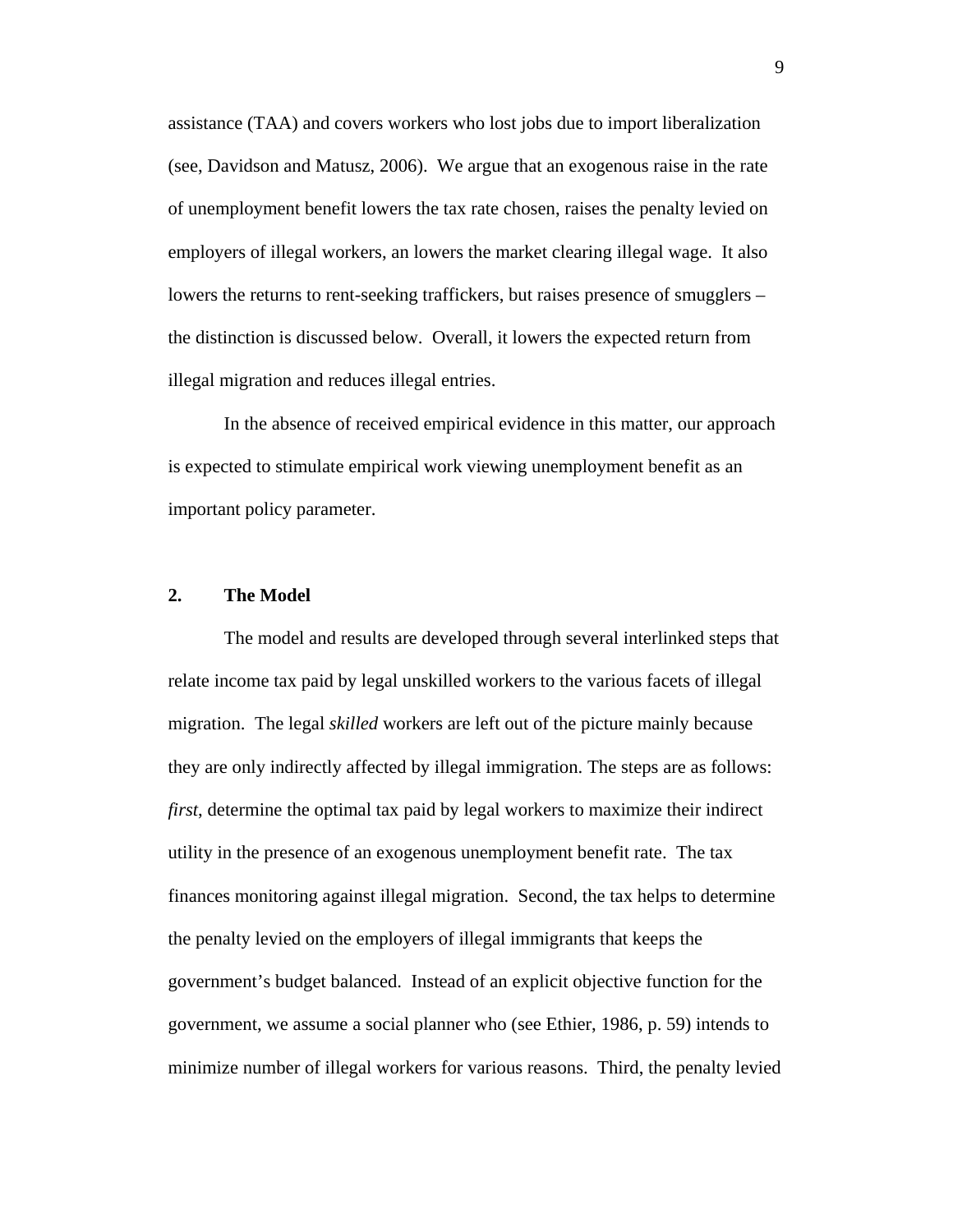determines the market clearing wage for illegal workers. Four, the illegal market wage determines the share of smugglers and traffickers (distinguished in terms of 'critical' exploitative power) in the system. Five, the returns of smugglers and traffickers determines expected returns accruing to potential migrants. The effect of a change in the rate of unemployment benefit affects each of these endogenous variables. All through, we hold the other expenses incurred by the government, including cost of border patrol at their pre-existing levels. The procedure helps to lower the choice of monitoring facing the social planner.

The crucial assumptions that support the model include: unskilled workers – native or illegal – are perfect substitutes. There is no labor union for the legal unskilled workers, and they receive a minimum wage, *w*. Thus, illegal migration affects only the *employment* of unskilled workers, as wages cannot go below the minimum level. With some probability the legal worker loses job due to illegal entries and qualifies for the unemployment benefit.<sup>[5](#page-9-0)</sup> The model is construed as a host country problem.

A schematic structure of the payoffs facing the migrant, the local employers and the smugglers/traffickers is depicted in figure 1 while the detailed model is presented in the following sub-sections.

#### 2.1 *Optimal Tax, Penalty and Illegal Wage*

 $\overline{a}$ 

 The legal unskilled workers pay a tax, *t* and are entitled to unemployment benefit at the rate  $0 < \beta \le 1$  as percentage of *w* Consider, that the legal workers

<span id="page-9-0"></span> $<sup>5</sup>$  The probability of losing job is a function of the rate of apprehension of illegal migrants, as we</sup> show shortly. The probability may also be based on the prevailing level of unskilled unemployment in the economy in the spirit of the well-known Harris-Todaro model and further affected by illegal entries (see, Ethier, 1986, for this treatment).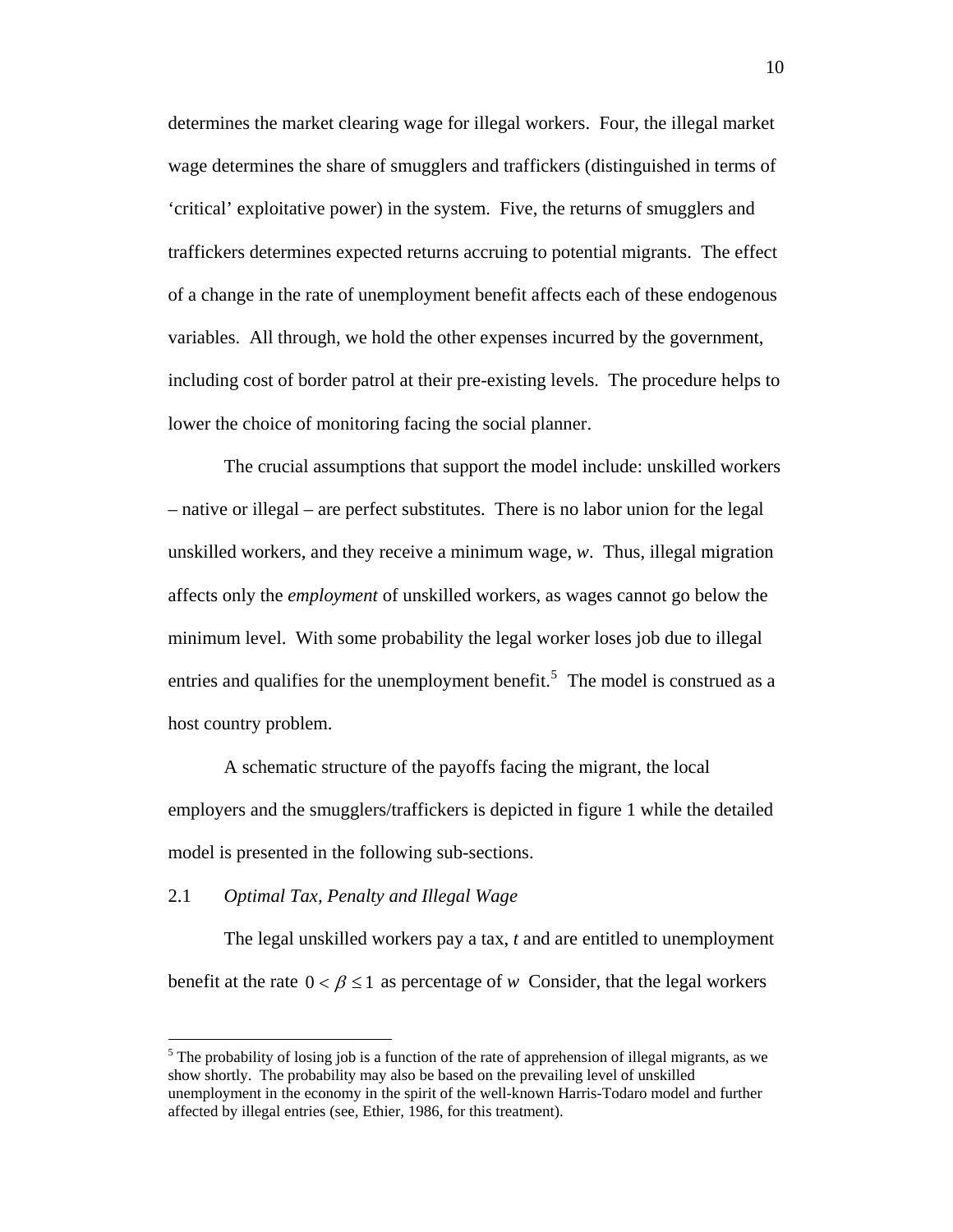are risk averse, and their utility function is of the form,

 $U(.) = [U(-e^{-W})], U' > 0, U'' < 0$ , where *W* is income. The per unit tax revenue influences the probability of inland capture. Thus, with probability  $\lambda_{E}$ 

$$
[\lambda_E = \lambda_E(t), \lambda'_E > 0, \lambda'' = 0_E, \eta_{t^*}^{\lambda_E} = \frac{\delta \lambda_E}{\delta t^*} \frac{t^*}{\lambda_E} \approx 0]
$$
 the illegal migration is captured

and the legal worker earns a post-tax income equal to (*w-tw*). However, the probability of apprehension is not very sensitive to per unit tax rate, meaning that the positive relationship is flat and inelastic (Ethier, 1986, assumes a second-order decreasing rate for apprehension, p. 58). With probability  $(1 - \lambda_E)$  the state fails to capture the illegal immigrant such that the legal worker loses job, and receives β*w* . Using these two conditions the *indirect* expected utility of income  $(U<sub>N</sub>)$  of a legal unskilled worker is:

$$
M_{t} \mathcal{L}(U_{N}) = \lambda_{E} \left[ -e^{-w(1-t)} \right] + \left[ 1 - \lambda_{E} \right] \left( -e^{-(\beta w)} \right) \tag{1}
$$

Without loss of generality hold  $w=1$  and given  $\beta$  any change in  $E(U_N)$  will result from a change in *t* only. From (1), it is possible to find the tax rate that maximizes the expected income; the agent being risk averse,  $U_i^{''}$  < 0 everywhere,  $E(U<sub>N</sub>)$  has a unique maximum<sup>[6](#page-10-0)</sup>. Thus, from the first order condition

$$
\frac{\delta}{\delta t}[E(U_N)] = -\lambda_E'[e^{-(1-t)} - e^{-\beta}] - \lambda_E e^{-(1-t)} = 0
$$
\n(1a)

we obtain a unique positive value of *t*. Then, if for example,  $\lambda_E = (t)^2$ ,

 $\overline{a}$ 

<span id="page-10-0"></span><sup>&</sup>lt;sup>6</sup> See Fig. A.1 in appendix for depiction of  $EU_N$ ) at  $\beta = 0.5$  *and*  $\lambda_E = (t)^2$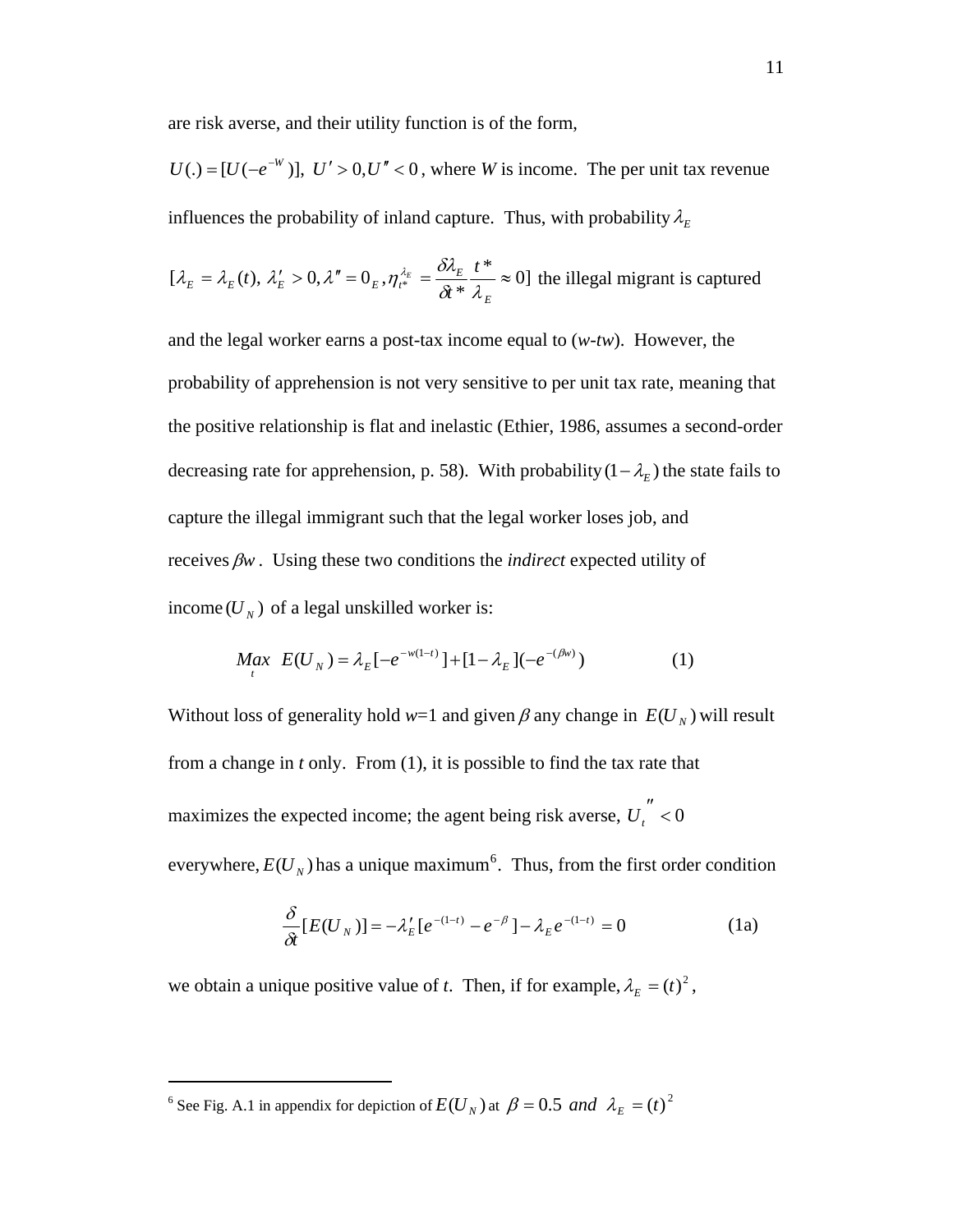$$
t^* = -2 + LambertW[2e^{(3-\beta)}] > 0
$$
 for  $\beta < 1$ .<sup>7</sup> So,  $t^* = t^*(\beta)$ ;  $t^{*'} < 0, t^{*''} > 0$ . If

the government raises  $\beta$ ,  $t^*$  must fall. We calculate this optimal penalty next.

#### *Optimal penalty for employers*

We assume that all agents engaged in smuggling and trafficking hold legal rights to enter the country of destination themselves and incur a flat total cost *C* for arranging the migrant's entry to the foreign country. Let the exogenous probability of border interdiction for the migrant be  $0 < \lambda_m < 1$ . If the border crossing is successful, the migrant pays a fee *M*. The migrant is not finance constrained, but does not pay any fee until successful border crossing, $^8$  $^8$  such that the agent receives (*M-C*) with probability  $(1 - \lambda_m)$ .

As we have already considered,  $0 < \lambda_E < 1$  is the *endogenous* probability of being apprehended inland for employing illegal immigrants and if charged, the employer must pay a penalty  $p_E$ . This is also true for native employers of illegal migrants in addition to traffickers who need not be natives of that country. Given *t\** optimal penalty is calculated from the balanced budget constraint (*B*) facing the government. *B* includes revenue from penalty ( $p_E$ ), a fixed per unit cost of monitoring,  $\phi > t$ , and the payment of unemployment benefits in case of job loss among the native unskilled.<sup>[9](#page-11-2)</sup> Therefore, the government receives

<span id="page-11-0"></span><sup>&</sup>lt;sup>7</sup> We provide an explanation of *LambertW* function in the appendix along with the functional form that  $t^* = t^* (\beta)$  follows given restrictions on *t* and  $\beta$ .

<span id="page-11-1"></span><sup>&</sup>lt;sup>8</sup> Such arrangement hints at the risk borne by the agent. Partial pre-payment by migrants implies a sunk cost and can alter the decision problem considerably, which is not considered here.

<span id="page-11-2"></span> $9<sup>9</sup>$  It is reasonable to assume that per unit cost of monitoring is higher than the optimal tax, otherwise there should be no need for penalizing the employers of illegal aliens.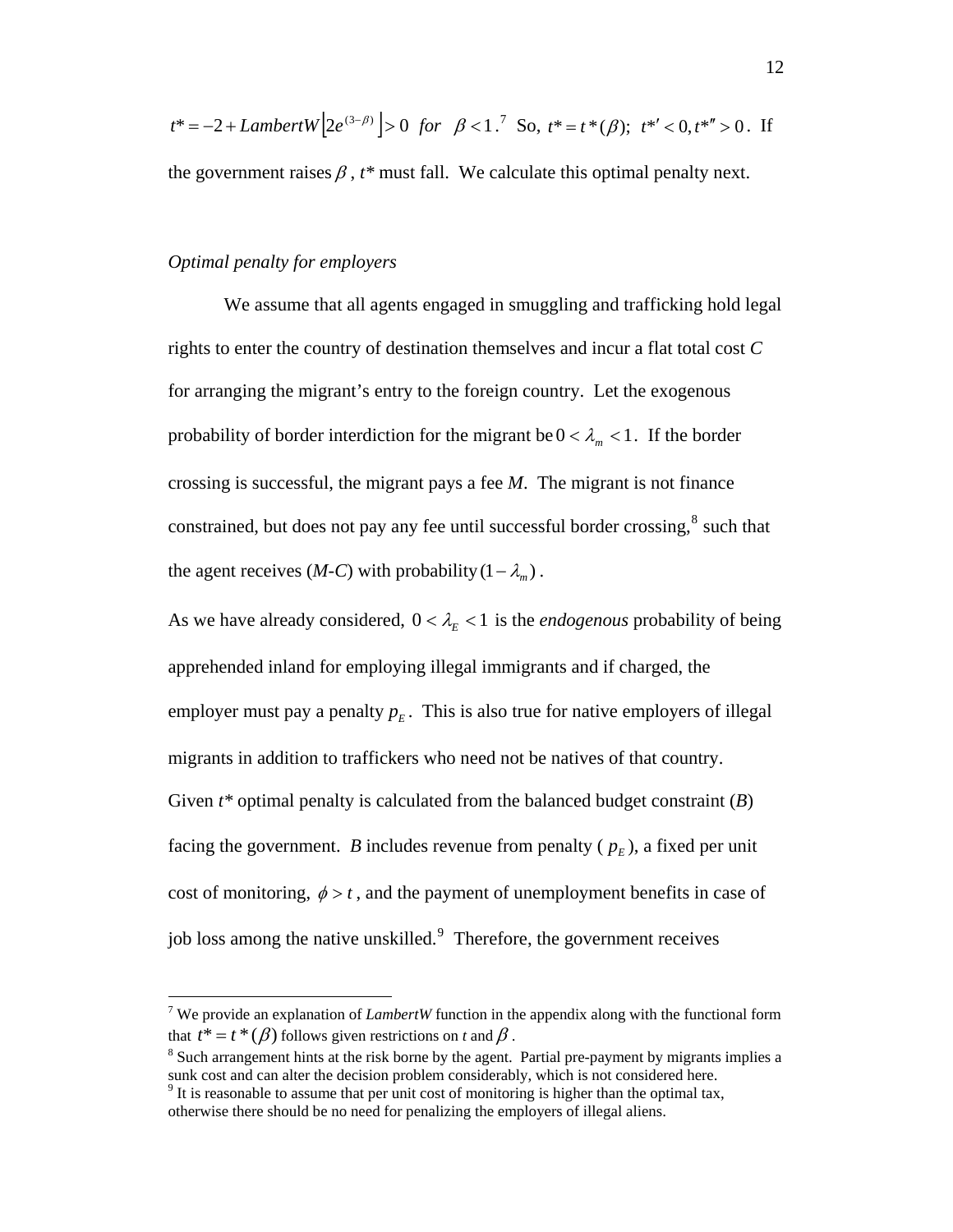$(t^* + p_E - \phi)$  in case of capture with probability  $\lambda_E$ , or,  $(t^* - \beta - \phi)$  in case of failure with probability  $(1 - \lambda_E)$ . Thus, the balanced budget condition is given by:  $B = \lambda_E (t^* + p_E - \phi) + (1 - \lambda_E)(t^* - \phi - \phi) = 0$ , which solves for

$$
p_{E}^{*} = \frac{(\phi - t^{*})}{\lambda_{E}(t^{*})} + \frac{1 - \lambda_{E}(t^{*})}{\lambda_{E}(t^{*})} \beta
$$
 (2)

Given  $\phi > t^*$ ,  $p_E^* > 0$  and  $\frac{dp_E}{g_t} > 0$ \* > δφ  $\frac{\delta p_E^*}{s} > 0$ . As *t*\* is already determined by  $\beta$ , so is  $p_E^*$ .

Thus, an exogenous increase in the unemployment benefit offered by the government should raise the optimal penalty levied

$$
\frac{dp_E^*}{d\beta} = \frac{\left[ \left\{ -\frac{\delta t^*}{\delta \beta} + (1 - \lambda_E(t^*)) + \beta \lambda_E(t^*) \right\} - \frac{\delta \lambda_E}{\delta t^*} \frac{\delta t^*}{\delta \beta} - \left\{ \phi - t^* + \beta (1 - \lambda_E(t^*)) \right\} \left( \frac{\delta \lambda_E}{\delta t^*} \frac{\delta t^*}{\delta \beta} \right) \right]}{\left[ \lambda_E(t^*) \right]^2} \tag{2a}
$$

Of which, since  $\frac{\delta \lambda_E}{\delta t^*} > 0$ ,  $\frac{\delta t^*}{\delta \beta} < 0$ δβ δ δ  $\delta \lambda$ <sub>*t*<sub>c</sub>  $\delta t$ </sub> *t*  $\frac{E}{m} > 0, \frac{\delta t^*}{\delta s^*} < 0, \frac{dp_E^*}{ds^*} > 0$  $>$ *d*β  $\frac{dp^*_{\varepsilon}}{f} > 0$ , i.e., not unexpectedly a rise in  $\beta$ 

must increase  $p_{E}^{*}$ .

#### *Market wage for illegal workers*

Intuitively, there is no reason why the employers of illegal immigrants would pay them the local minimum wage. Empirically also, they are always paid much less than that. We show here, how that wage is calculated. For this purpose, hold the expected per worker rent accruing to local employers (*LE*) at zero as would be the case under perfect competition in the market for illegal labor. We introduce two more assumptions at this point. If the illegal migrant enters with the aid of a smuggler, he/she joins a local employer and the smuggler receives a commission  $\alpha$  from the employer. Conversely, if he/she is trafficked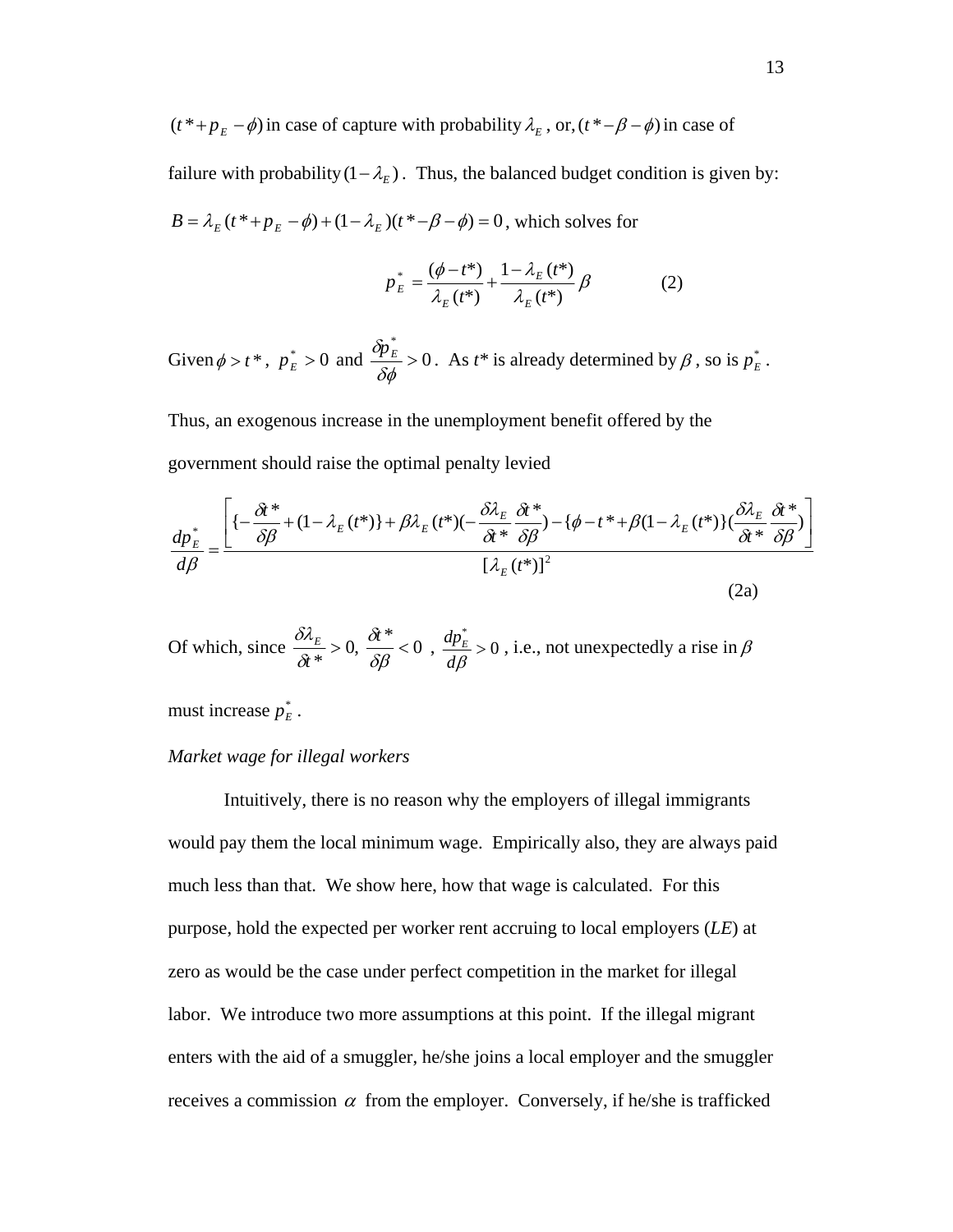into the host country the immigrant is retained by the trafficker and not hired by *LE*. Thus the expected per worker rent enjoyed by local employers of one illegal immigrant is,

$$
E(\pi)_{LE} = (1 - \lambda_E)(1 - \alpha)(1 - w_I) + \lambda_E(-p_E^*) = 0
$$
 (3)

where,  $(1 - \alpha)$  is the share of the profit retained by the employer after paying a commission  $0 < \alpha < 1$  to the smuggler;  $(1 - \lambda_F)$  is the probability that the employer is not captured; and  $(1 - w_I)$  is the gap between legal and illegal wages. Substituting  $p_E^*$  in (3),

$$
w_I^* = 1 - \left[ \frac{\lambda_E p_E^*}{(1 - \alpha)(1 - \lambda_E)} \right] \tag{4}
$$

or,  $(1 - w<sub>i</sub><sup>*</sup>) > 0$ , implying that the illegal wage must be lower than the legal minimum wage, as long as there is positive penalty for hiring illegal workers. An exogenous increase in the unemployment benefit renders two possible effects on illegal wage: (a) a negative effect via an increase in penalty and (b) a positive effect due to lower  $t^*$  and hence lower  $\lambda_E(t^*)$ .

Substituting (2) in (4) and differentiating with respect to  $\beta$ , we get,

 $\lt$ 

$$
\frac{dw_{I}^{*}}{d\beta} = -\frac{1}{1-\alpha} \left[ \frac{\lambda_{E}' t^{*}}{(1-\lambda_{E})^{2}} p_{E}^{*} + \frac{\lambda_{E}}{1-\lambda_{E}} \frac{\delta p_{E}^{*}}{\delta \beta} \right]
$$
\ni.e., 
$$
\frac{dw_{I}^{*}}{d\beta} \leq 0, \text{ iff, } \frac{\lambda_{E}' t^{*}}{(1-\lambda_{E})^{2}} p_{E}^{*} \leq -\frac{\lambda_{E}}{1-\lambda_{E}} \frac{\delta p_{E}^{*}}{\delta \beta}
$$
\nsuch that,
$$
\frac{dw_{I}^{*}}{d\beta} \leq 0, \text{ iff, } \eta_{i^{*}}^{\lambda_{E}} \eta_{\beta}^{*} \leq -\eta_{\beta}^{p_{E}^{*}} (1-\lambda_{E}) \tag{4a}
$$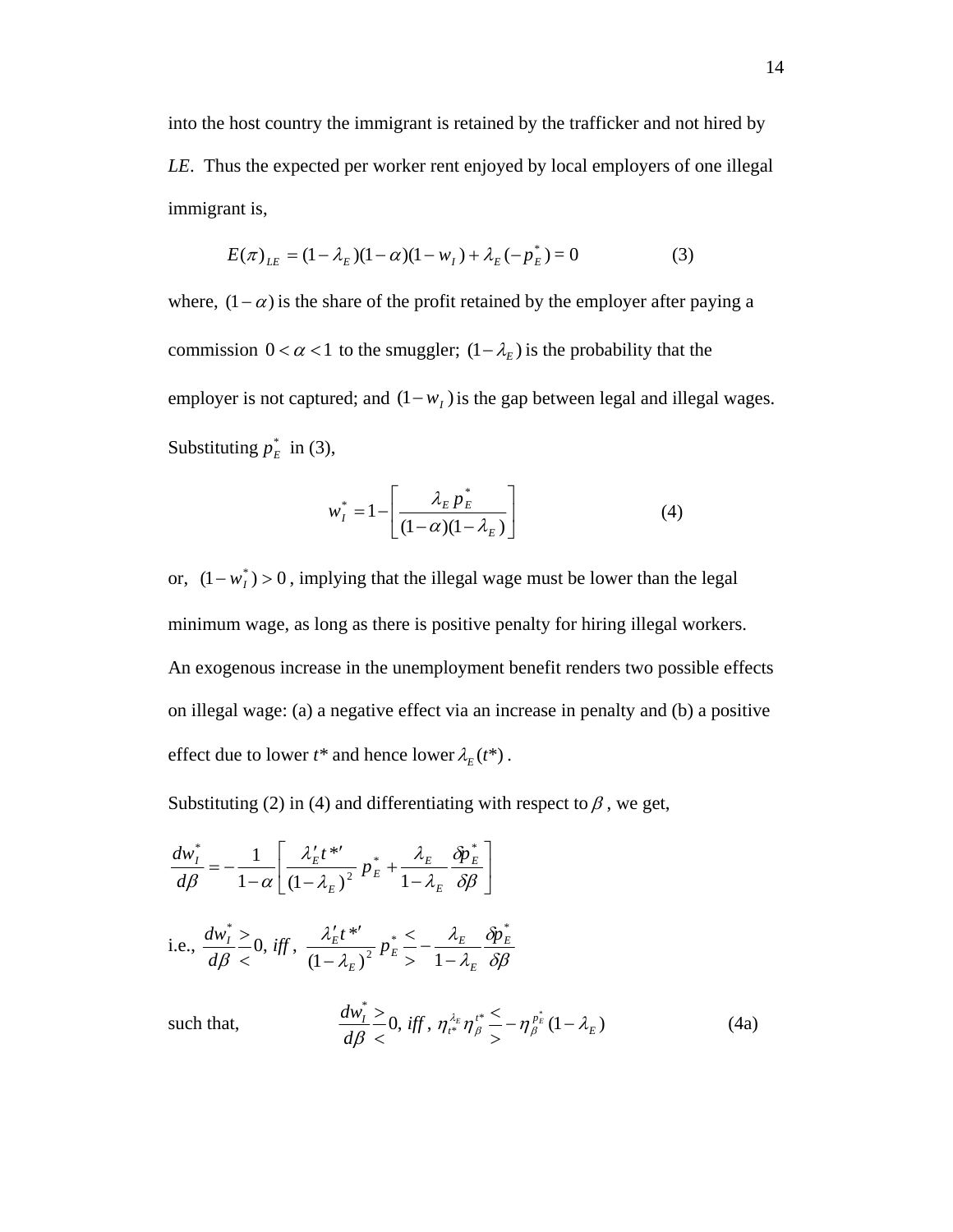where, *E*  $\frac{\lambda_E}{t^*} = \frac{U \cdot L}{C \cdot L}$ *t*  $\frac{E}{\delta t} = \frac{1}{\delta t}$  $\delta t$  \*  $\lambda$  $\eta^{\lambda_{_E}}_{\iota^*}=\frac{\delta \lambda_{_E}}{\delta t^*}\frac{t^*}{\lambda_{_E}} ,\ \eta^{\iota^*}_{_{{\beta}}}=\frac{\delta t^*}{\delta {\beta}}\frac{{\beta}}{t^*}$ *t*  $t^*$   $\alpha$   $\delta t$   $\ast$   $\beta$ δβ  $\eta_{\beta}^{i^*} = \frac{\delta i^*}{\delta \beta} \frac{\beta}{i^*}$  is the elasticity of optimal tax to

unemployment benefit and,  $\eta_{\beta}^{p_{E}^{*}}$  is the elasticity of penalty to changes in unemployment benefit. Since we have assumed,  $\eta_{t^*}^{\lambda_E} \approx 0$ ,  $\eta_{t^*}^{\lambda_E} \eta_{\beta}^{t^*} > -\eta_{\beta}^{p_E}(1-\lambda_E)$ ,  $t^*$  *p*  $\eta_{t^*}^{\lambda_E} \eta_{\beta}^{t^*} > -\eta_{\beta}^{p_E} (1-\lambda)$ 

so that,  $\frac{aw_1}{12} < 0$ \*  $\lt$ *d*β  $\frac{dw_i^*}{\sqrt{2}}$  < 0. Thus, higher the unemployment benefit, lower is the market

wage for illegal workers.

**Result 1**: *Given*  $\beta$  *and*  $t^*(\beta)$ ,  $\exists p^*_{E} > 0$  and  $w^*_{E} < w$  *both of which are unique*,

such that, the government's budget is balanced and  $\frac{dP_E}{dQ} > 0$ \*  $>$ *d*β  $\frac{dp_E^*}{l} > 0,$ 

while 
$$
\frac{dw_1^*}{d\beta} < 0.
$$

*Proof*: See discussion above.

#### 2.2 *Smugglers, Traffickers and Illegal Immigrants*

Consider now a representative unskilled worker living in a poor country and intending to undertake cross-border migration illegally. The migrant cannot undertake this journey on her own due to several reasons discussed earlier, and hires an agent. She is self-financed and can take decisions independently of the household she belongs to. The border-crossing 'service' is provided by two types of agents: (i) migrant smugglers, (ii) migrant traffickers. The basic difference between a smuggler and a trafficker arises from their individual rent extracting or 'exploitative' capacities. We assume that potentially all smugglers are traffickers,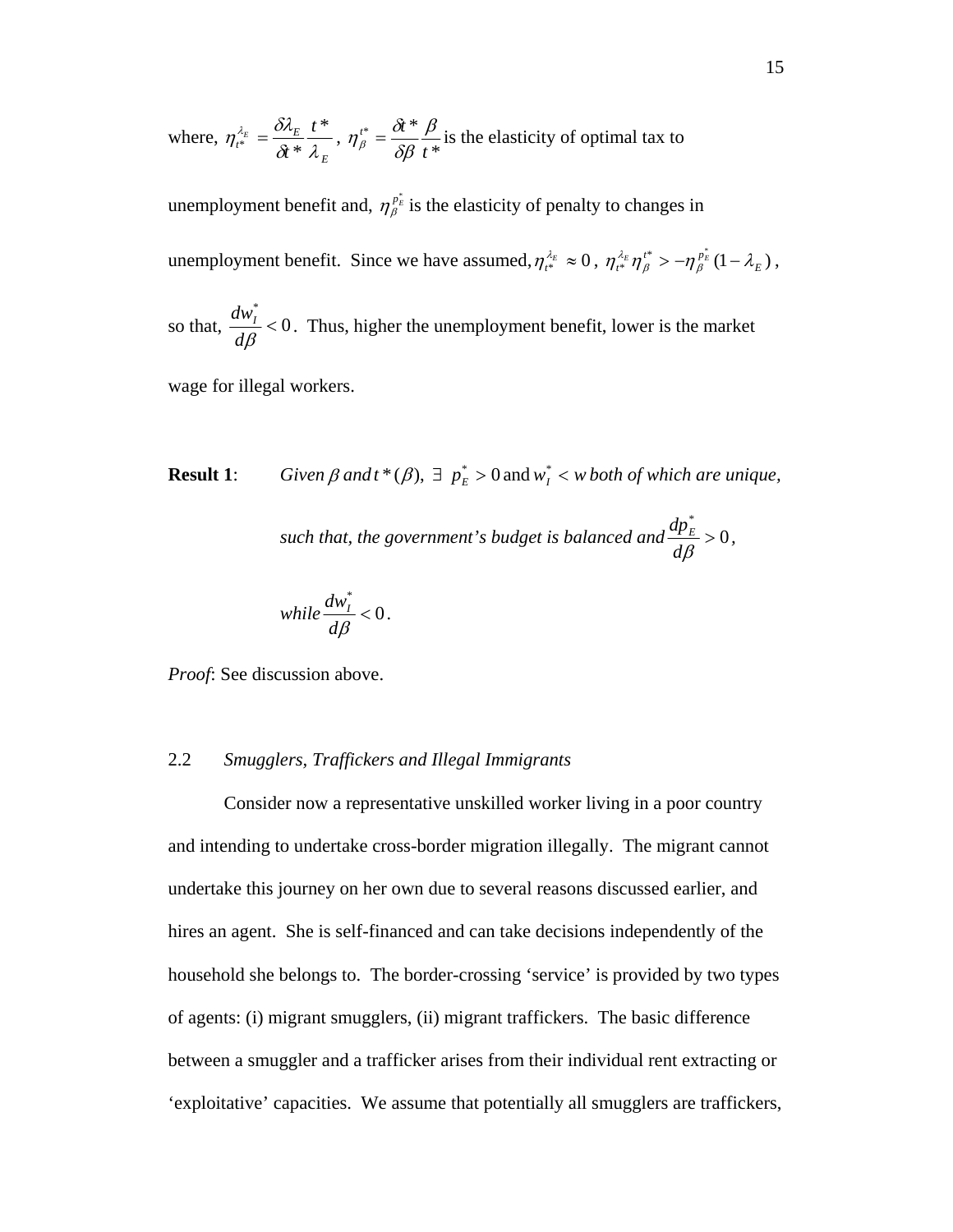but one becomes a trafficker only if his rent extracting capacity exceeds a critical level. Exploitation occurs when an agent employs and economically exploits a migrant after trafficking her to a foreign country. So, the trafficker not only smuggles the worker across borders but also retains her in his own business. If the agent is a smuggler only, he receives a fee against the border-crossing service provided and a commission for supplying them to the local employers as already discussed.

Indeed, there is a thin line between local employers and traffickers when it comes to exploitative treatment mainly in the form of lower wages.<sup>[10](#page-15-0)</sup> Under a trafficker the migrant is treated more like a bonded labor and earns even lower than  $w_I$ , her outside option. In other words, if the migrant is trafficked a portion of the illegal market wage  $(w<sub>I</sub>)$  is retained by the trafficker as manifestation of exploitative treatments. Both the local employer and the trafficker face chance of discovery by the inland monitoring authorities and face penalty.

#### *Determination of critical exploitative power*

 $\overline{a}$ 

As the more descriptive literature on the subject cited above reveals, traffickers command additional resources that contribute to their exploitative power. We assume that the mass of smugglers/traffickers is distributed uniformly over this power measured by  $k \in (0,1]$ , with  $f(k)$  as the probability density function implying that one with a low *k* has no exploitative power, while one with

<span id="page-15-0"></span> $10$  Chau (2001) argues that lower wage for the illegal worker is a result of risk sharing arrangement with the employer and Karlson and Katz (2004) contend that threat to reveal the true type leads to a lower illegal wage as an equilibrium outcome. In both cases, the illegal status of the worker is fully known to the local employers. See Ethier (1986) when legal status is private information to immigrants.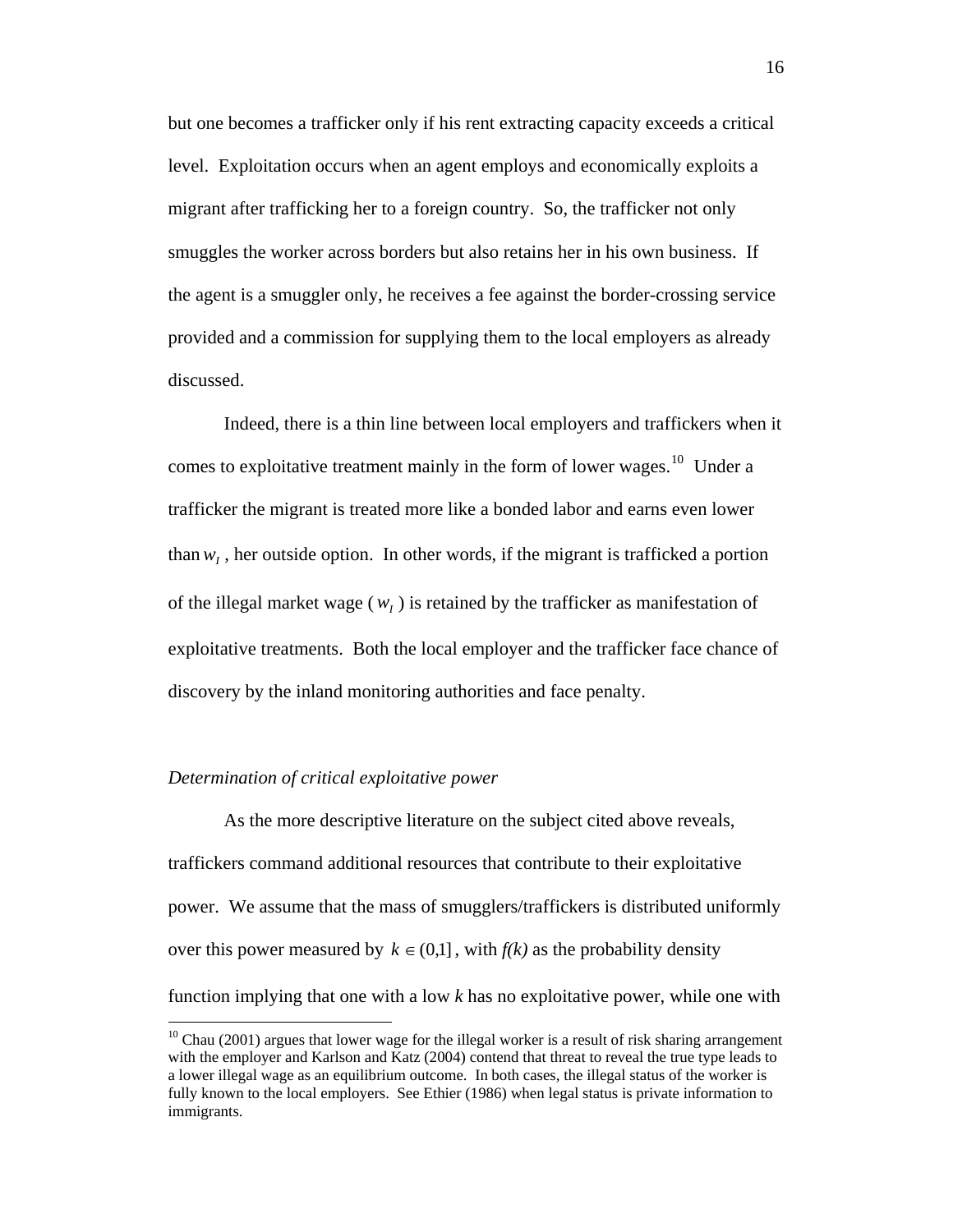$k \rightarrow 1$  has high exploitative power.<sup>[11](#page-16-0)</sup> Determination of the types and proportion of such agents are therefore endogenous to the system.

All traffickers (*T*) face  $p_E^*$  and  $w_I^*$ , and earn the following expected rent  $[E(\pi)_T]$  from employing one illegal immigrant,

$$
E(\pi)_T = (1 - \lambda_m)[M - C + (1 - \lambda_E)(-w_I^* + kw_I^* + 1) + \lambda_E(-p_E^*)] + \lambda_m(-C) \tag{5}
$$

where,  $(1 - \lambda_m)$ ,  $(1 - \lambda_E)$  and  $w=1$  are as above; *k* is the exploitative power of a trafficker and  $\lambda_m(-C)$  as the loss incurred when the border crossing is unsuccessful, and  $E_K'(\pi)_{T} > 0$ ,  $E_K''(\pi)_{T} = 0$ . Here, the trafficker is aware of  $w_l^*$  and calculates his 'exploitative rent' on the basis of the share he can extract over the market wage for illegal immigrants. For example, trafficked women are used almost as slaves. Under extreme circumstances,  $k=1$  and the trafficker retains the entire product. In less extreme cases, *k <*1.

On the other hand, a smuggler's (*S*) expected profit is:

$$
E(\pi)_s = (1 - \lambda_m)[M - C + \alpha(1 - w_I^*)] + \lambda_m(-C)
$$
 (6)

Therefore, there is a value of *k* which would influence the decision towards becoming a smuggler vis-à-vis a trafficker. Equations (5) and (6) determine this critical value ( $k^*$ ). All agents distributed with  $k \leq k^*$  would become smugglers, while those with  $k > k^*$  would be traffickers. Using (5) and (6) it is obvious that,  $E(\pi)_{\tau} > E(\pi)_{\tau}$  if,

$$
(1 - \lambda_E)(-w_I^* + kw_I^* + 1) + \lambda_E(-p_E^*) > \alpha(1 - w_I^*)
$$
\n<sup>(7)</sup>

1

<span id="page-16-0"></span><sup>&</sup>lt;sup>11</sup> It is possible that the level of  $k$  also affects the probability of inland capture of a trafficker and it is usually the case in corrupt regimes. We avoid modeling the problem in this direction and hold the probability of inland capture as free from individual influences.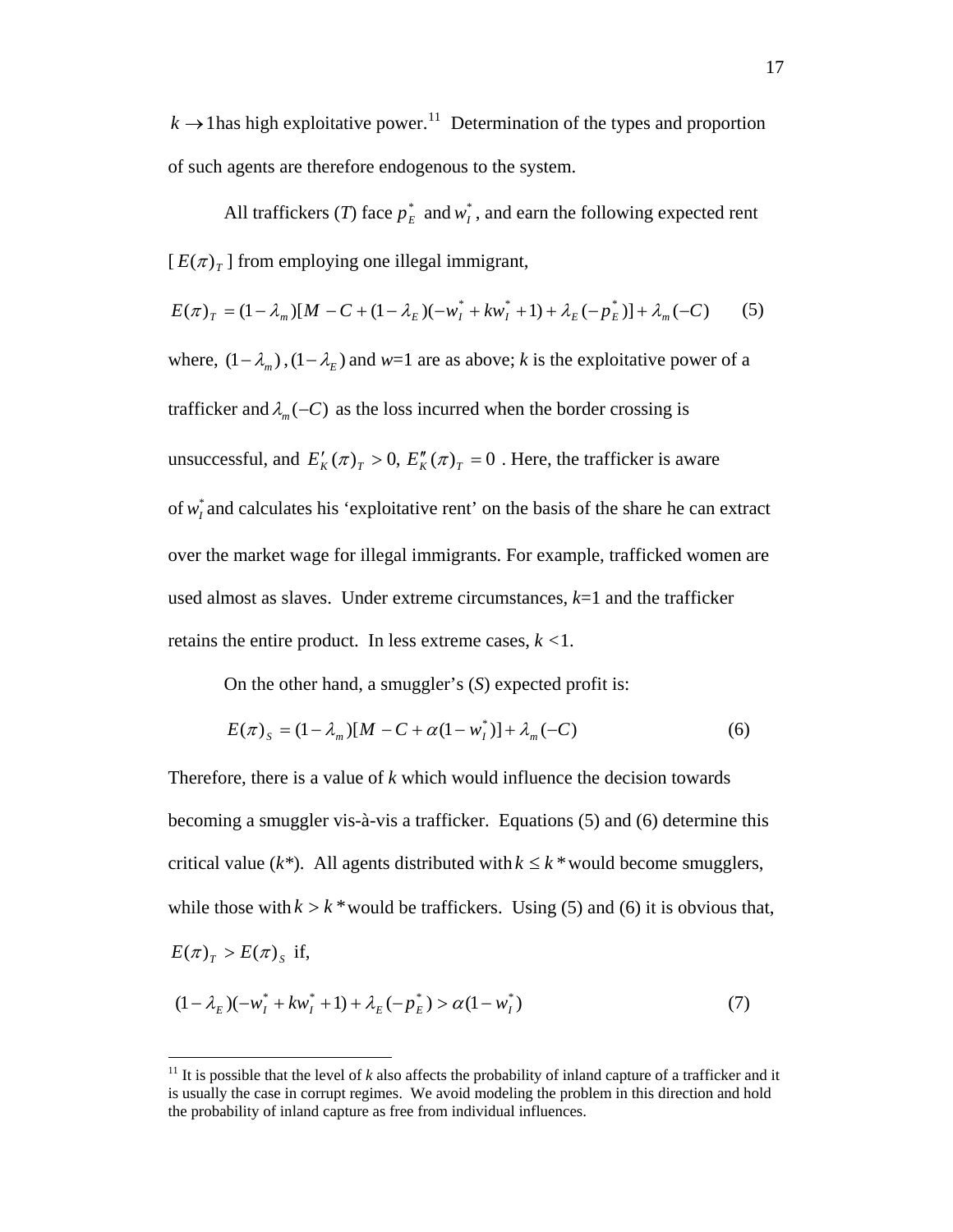However, from (3) manipulating,

$$
(1 - \lambda_E)(-w_I^* + 1) + \lambda_E(-p_E^*) = \alpha(1 - \lambda_E)(1 - w_I^*)
$$
\n(7a)

Re-writing (7a):

$$
(1 - \lambda_E)(1 - w_I^* + kw_I^*) + \lambda_E(-p_E^*) = (1 - \lambda_E)kw_I^* + \alpha(1 - \lambda_E)(1 - w_I^*)
$$
 (7b)

Using (7) and (7b): 
$$
(1 - \lambda_E)kw_I^* + \alpha(1 - \lambda_E)(1 - w_I^*) > \alpha(1 - w_I^*)
$$
 (7c)

Or, 
$$
E(\pi)_T > E(\pi)_S
$$
, iff,  $(1 - \lambda_E)kw_I^* > \alpha \lambda_E (1 - w_I^*)$ .

This is certainly true if  $\alpha = 0$ , and then it is best to be a trafficker always.

However, if  $\alpha > 0$ , i.e. there exists a positive commission for smugglers, then one can obtain the equilibrium value of  $k$  in terms of  $\alpha$ ; these determining the returns from trafficking and smuggling respectively. So, for  $\alpha > 0$ ,

$$
(1 - \lambda_E) k w_I^* = \alpha \lambda_E (1 - w_I^*)
$$

And, 
$$
k^* = \alpha \left( \frac{1 - w_I^*}{w_I^*} \right) \left[ \frac{\lambda_E}{1 - \lambda_E} \right]
$$
 (7d)

Now, differentiating with respect to  $\beta$ , we get,

$$
\frac{dk^*}{d\beta} \ge 0, \text{ iff }, (\frac{\delta \lambda_E}{\delta t^*} \frac{t^*}{\beta})(\frac{\delta t^*}{\delta \beta} \frac{\beta}{t^*}) \le \frac{(1 - \lambda_E)^2}{w_I^*} \frac{\delta w_I^*}{\delta \beta} \frac{\beta}{w_I^*}
$$
(8)

Reorganizing according to the elasticity definitions above:

$$
\frac{dk^*}{d\beta} \ge 0, \text{ iff }, (\eta_{t^*}^{\lambda_E})(\eta_{\beta}^{t^*}) \ge \frac{(1-\lambda_E)^2}{w_I^*} \frac{\delta w_I^*}{\delta \beta} \frac{\beta}{w_I^*}
$$
  
Since,  $\frac{\delta w_I^*}{\delta \beta} < 0$  and  $\eta_{t^*}^{\lambda_E} \approx 0$ ,  $\frac{dk^*}{d\beta} > 0$ .

Since *k* is uniformly distributed over a mass of population normalized to 1, i.e.,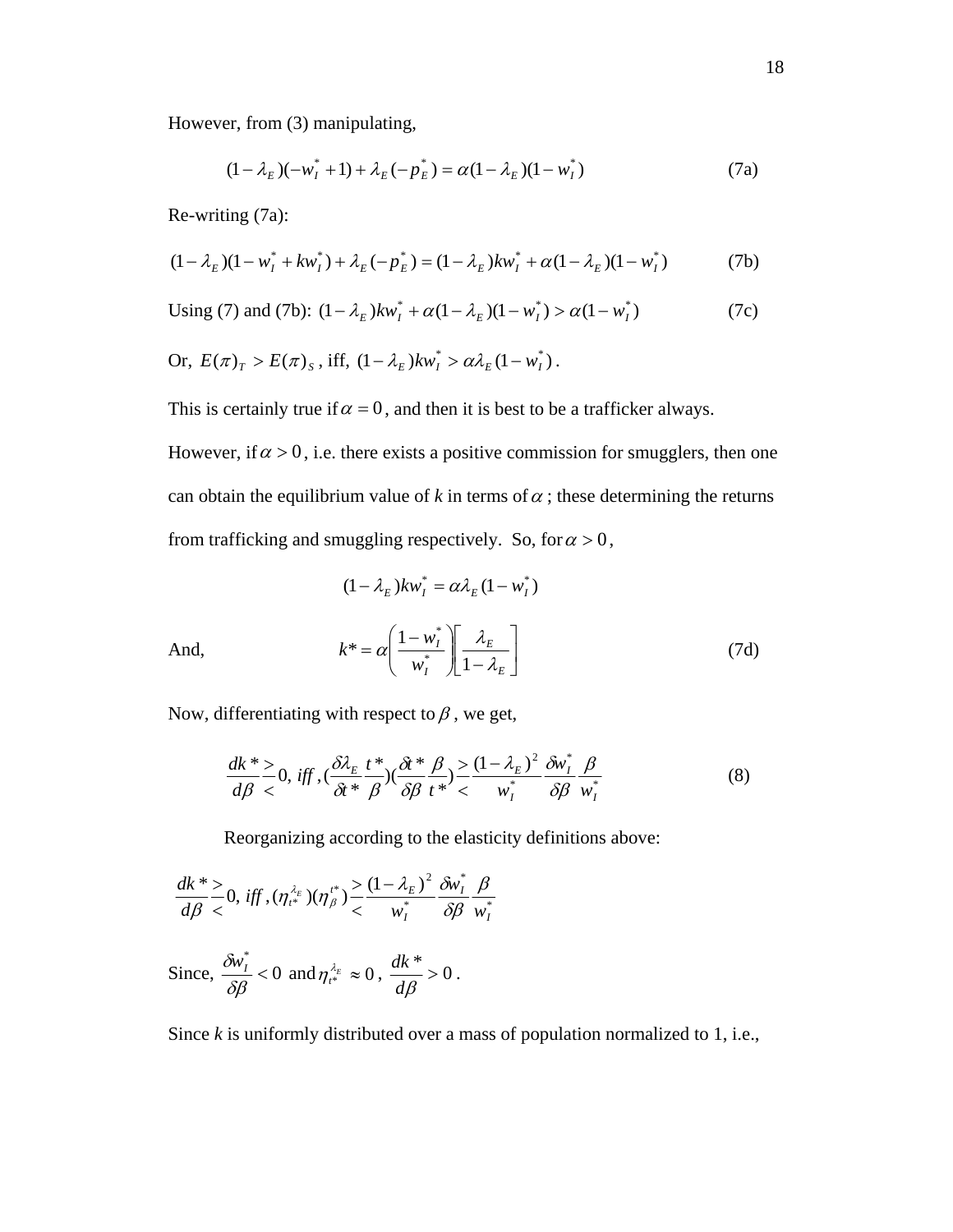$k \in (0,1]$ , the smugglers are  $\int f(k)dk = k^*$  in proportion while the traffickers \* 0  $f(k)dk = k$ *k*  $\int f(k)dk =$ 

are  $\int f(k)dk = [k]_{k*}^1 = 1 - k*$  in proportion. A rise in  $k^*$  (i.e.,  $k^* \rightarrow 1$ ) implies an 1 \*  $f(k)dk = [k]_{k*}^{\perp} = 1 - k$  $\int_{k^*} f(k)dk = [k]_{k^*}^1 = 1 - k^*$  in proportion. A rise in  $k^*$  (i.e.,  $k^* \to 1$ )

increase in the share of smugglers in the system. $^{12}$  $^{12}$  $^{12}$ 

# **Result 2**: *A rise in the rate of unemployment benefit lowers the existence of exploitative traffickers in the system by raising the level of penalty and lowering the illegal wage*.

*Proof*: Above discussion.

#### 2.3. *Illegal Migrants*

 $\overline{a}$ 

The above results do not tell us how they affect the intentions to undertake illegal migration. For that, we need to specify the migrant's side of the problem explicitly. Once the share of smugglers-traffickers is determined, each migrant faces the probability (*k\**) of ending up with a smuggler and the probability of (1 *k\**) of being picked up by a trafficker.

*Ex ante* the prospective migrant does not know whether she will end up with a smuggler only or with a trafficker. In other words, the agent's type is private information and the potential migrant is uninformed about the true type.

On the other hand, the smugglers and traffickers face a competitive market

<span id="page-18-0"></span><sup>&</sup>lt;sup>12</sup> Suppose,  $k^*=0.5$  initially and then it rises to 0.6. It implies that those distributed in the range  $(0, 1)$ 0.5), i.e., 50 %, are smugglers initially and that this share increases to 60 % as the range shifts to (0, 0.6) due to a rise in *k\**.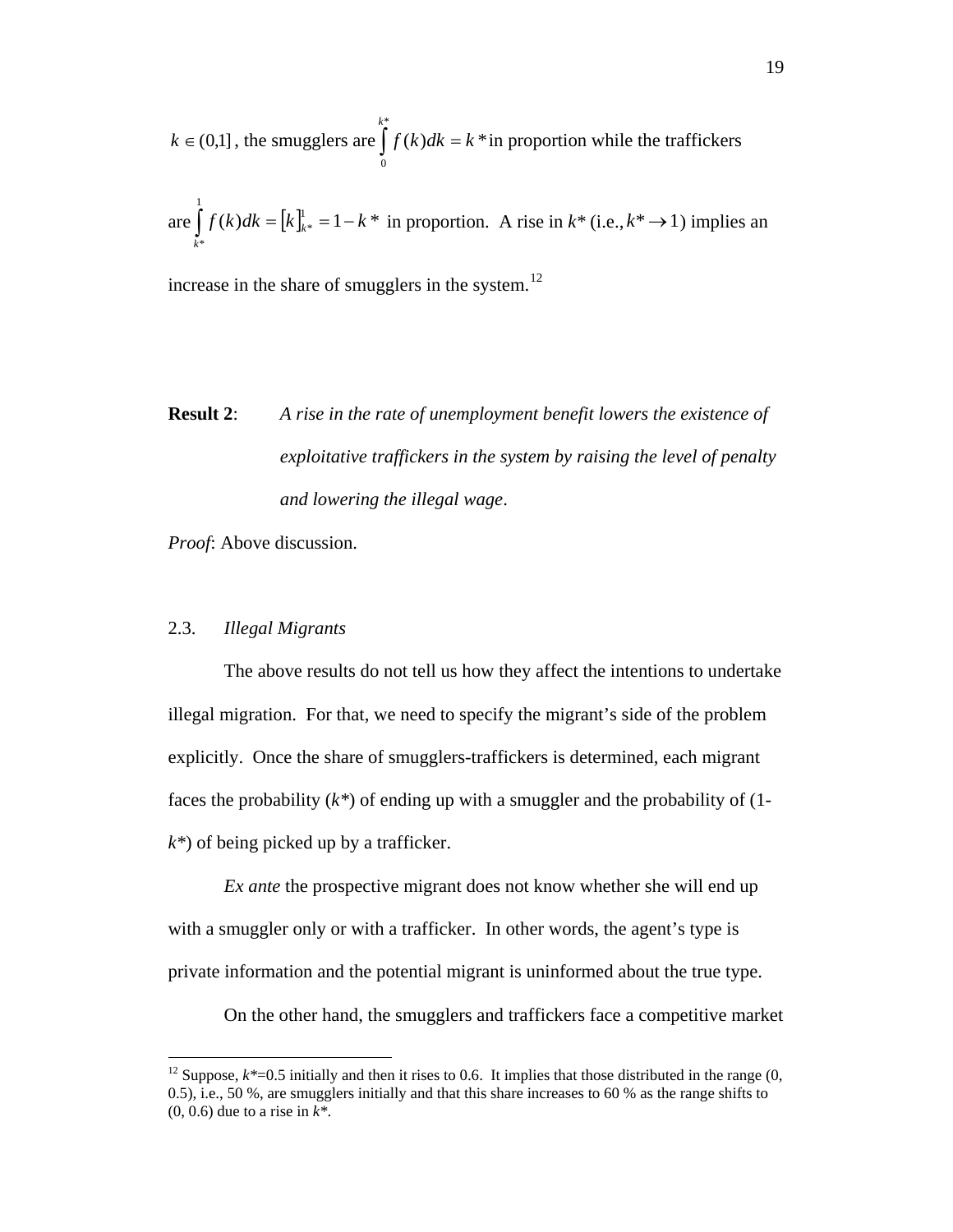and smugglers cannot signal their true type with a market price higher than the going fee. Thus we also ignore the use of middlemen or intermediaries who work on the basis of reputation among their clientele.<sup>[13](#page-19-0)</sup> Practically, therefore, consider a possibility where both smugglers and traffickers advertise as aide in cross border migration illegally and quote the same price. The migrants never know the true identity of the agent and undertake perilous journey for crossing the border and cannot send back useful information instantaneously to prospective immigrants back home. The true identity of the agent always remains unknown to future migrants and corroborates the feature that this is largely a clandestine activity. So, every migrant faces the same degree of asymmetric information when contacting an agent.

If the migrant overestimates (underestimates) *k\**, she would contemplate a higher (lower) than the actual expected income in deciding whether to migrate or not. While the overestimation would always lead to migration, the underestimation may not. Therefore, positive level of migration depends on some  $k_{\text{min}}^*$  obtained by equating the expected income in the foreign country as an illegal migrant, to that earned at home. Suppose the migrant's perception of  $k_{min}^*$  is sufficiently high to allow migration (meaning, they expect to be picked up by a smuggler with high probability; see appendix for derivation of  $k_{\text{min}}^*$  which uses equation 10 below). However, even if true  $k^*=0$  (i.e. all traffickers), the migrant may still earn a foreign income higher than the domestic income, so it may not be

 $\overline{a}$ 

<span id="page-19-0"></span> $13$  We shelve the role of reputation and signaling for future attention.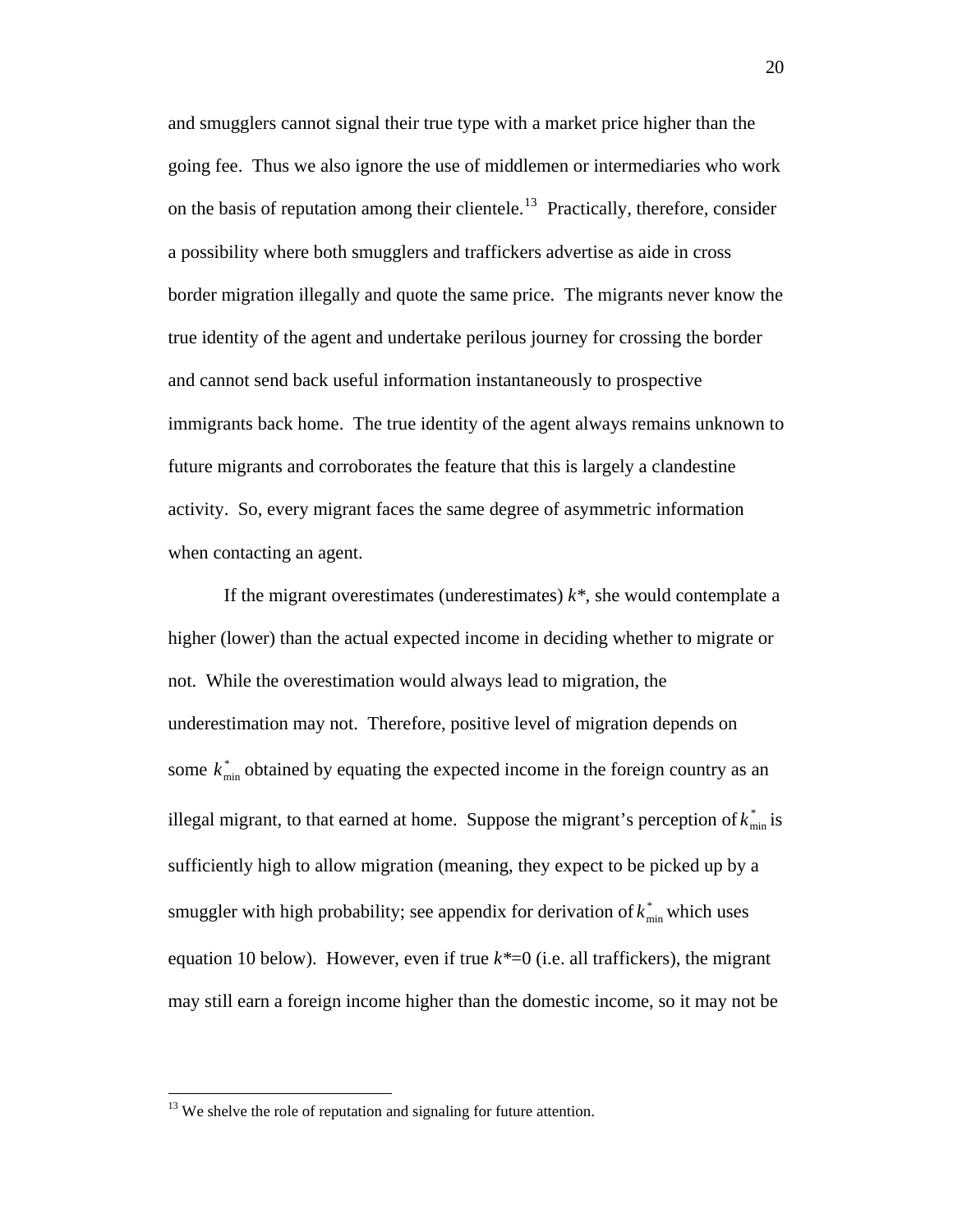unreasonable to hold  $k_{\min}^* = 0$  for migration to be positive.<sup>[14](#page-20-0)</sup>

Therefore, once the migrant crosses border successfully with probability  $(1 - \lambda_m)$ , she earns  $(w_l^*)$  with probability  $(k^*)$ , i.e. if she ends up with a smuggler and subsequently with a local employer and is not apprehended inland (with probability  $1 - \lambda_E$ ). If apprehended along with the employer, the migrant is deported and loses the fee *M*. Thus the expected income of such migrants who end up with local employers is given by:

$$
E(Y_m^S) = k^*[(1 - \lambda_E)w_I^* + \lambda_E(-M)]
$$
 (9a)

 Conversely, she may end up with an exploitative trafficker with probability (1*-k\**), in which case her income would depend upon the value of  $k > k^*$  which this particular trafficker commands. For example, if the *specific trafficker* has a very high *k* in the neighborhood of 1, then the migrant would earn close to nothing and conversely for low *k*. Thus, for all migrants who may end up with traffickers the income earned is an expectation of the *average income* over the truncated (from left) distribution of  $g(k)$  above  $k^*$  with probability  $(1 - \lambda_E)^{15}$ . If captured on the border, they earn  $(-M)$  with probability  $(\lambda_E)$ .

The *average* exploitative power is therefore, given

 $\overline{a}$ 

<span id="page-20-1"></span><sup>15</sup> Here for *k* uniformly distributed between  $k^*$  and 1,  $g(k) = \frac{1}{1 - k^*}$  and not equal to 1 as for the previous pdf, since this a truncated group different from the initial group.

<span id="page-20-0"></span><sup>&</sup>lt;sup>14</sup> Since trafficking usually ends up in forced prostitution and bonded labor, migrants may choose not to migrate without a high perception of *k\**. We do not have sufficient materials to understand how such perceptions are formed and this may be taken up for future research.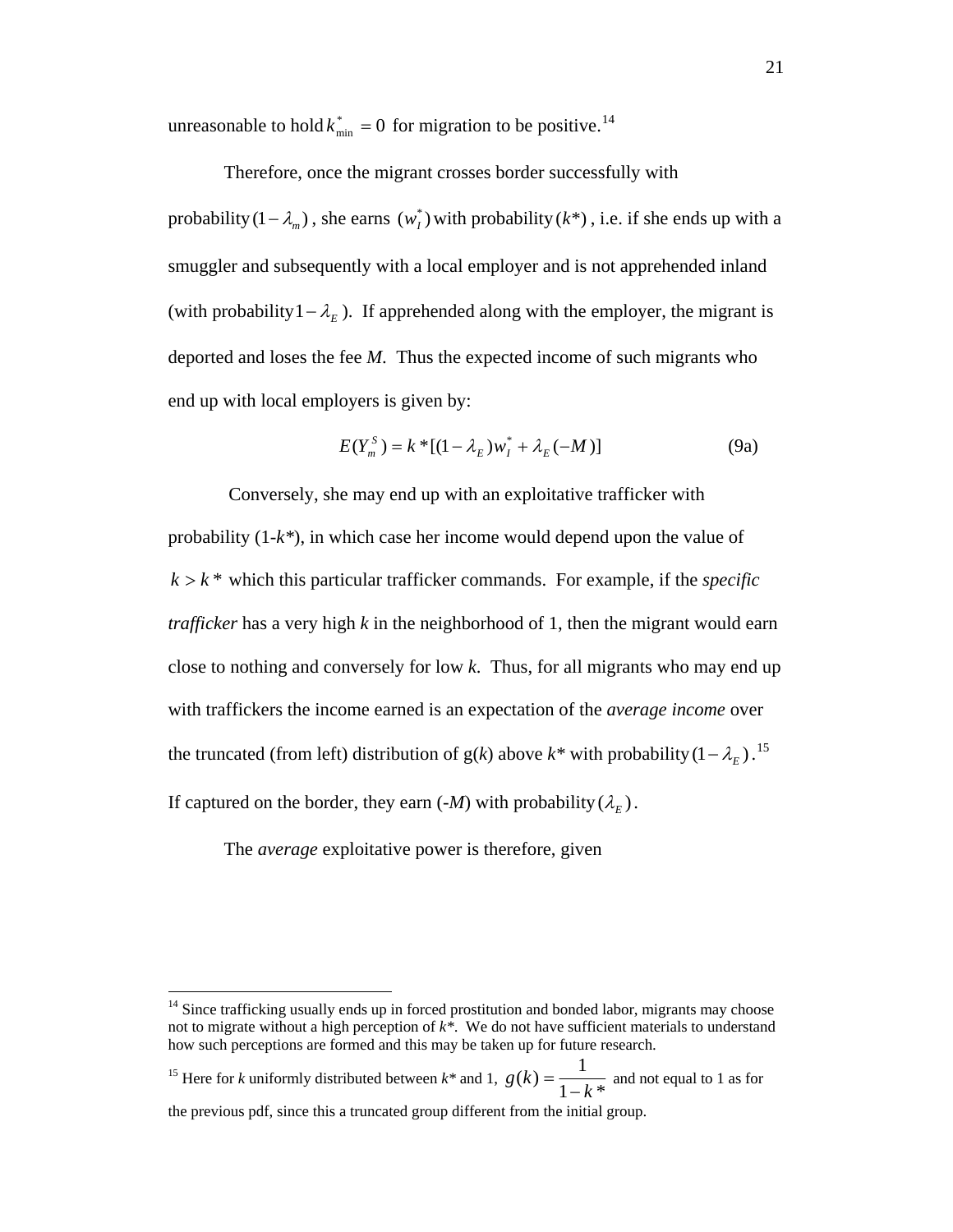by: 
$$
\frac{\int_{k^*}^{1} kg(k)dk}{\int_{k^*}^{1} g(k)dk} = \frac{1}{2} (1 + k^*)
$$
. Since the immigration does not know the true

exploitative power of the trafficker she will match up with, she bases her calculation on the average exploitative power, in the continuum of  $k^*$  to 1, among all possible traffickers, i.e., 1-*k*\*. This is also the probability of getting matched with a trafficker. Thus, the expected income of an immigrant when matched to a trafficker is:

$$
E(Y_m^T) = (1 - k^*)[(1 - \lambda_E)w_I^*(1 - \frac{1 + k^*}{2}) + \lambda_E(-M)]
$$

or, 
$$
E(Y_m^T) = (1 - k^*)[(1 - \lambda_E) \frac{w_I^*}{2} (1 - k^*) + \lambda_E (-M)]
$$
 (9b)

Thus, we may write the expected foreign income facing each migrant as (using 9a and 9b):  $E(Y_m^F) = (1 - \lambda_m)[E(Y_m^T) + E(Y_m^S)].$ *T*  $E(Y_m^F) = (1 - \lambda_m)[E(Y_m^T) + E(Y_m^F)]$ 

Or, 
$$
E(Y_m^F) = (1 - \lambda_m)[(1 - \lambda_E) \frac{w_I^*}{2} (1 + k^{*2}) - \lambda_E M]
$$
 (10)

Such that,  $\frac{\partial Z(\mathbf{r}_m)}{\partial k^*}=(1-\lambda_m)(1-\lambda_E)w_I^*k^*>0$  $\frac{(Y_m)}{(Y_m)} = (1 - \lambda_m)(1 - \lambda_F)w_I^* k^* >$ *k YE*  $\frac{m}{r} = (1 - \lambda_m)(1 - \lambda_E)w_I^*$  $\frac{\delta E(Y_m)}{\delta k^*} = (1 - \lambda_m)(1 - \lambda_E)w_I^* k^* > 0$ , and

$$
\frac{\delta^2 E(Y_m)}{\delta k^{*2}} = (1 - \lambda_m)(1 - \lambda_E) w_I^* > 0.
$$

## **Result 3:** *The expected foreign income of an illegal immigrant is increasing in the share of smugglers in the system*.

*Proof*. See above discussion.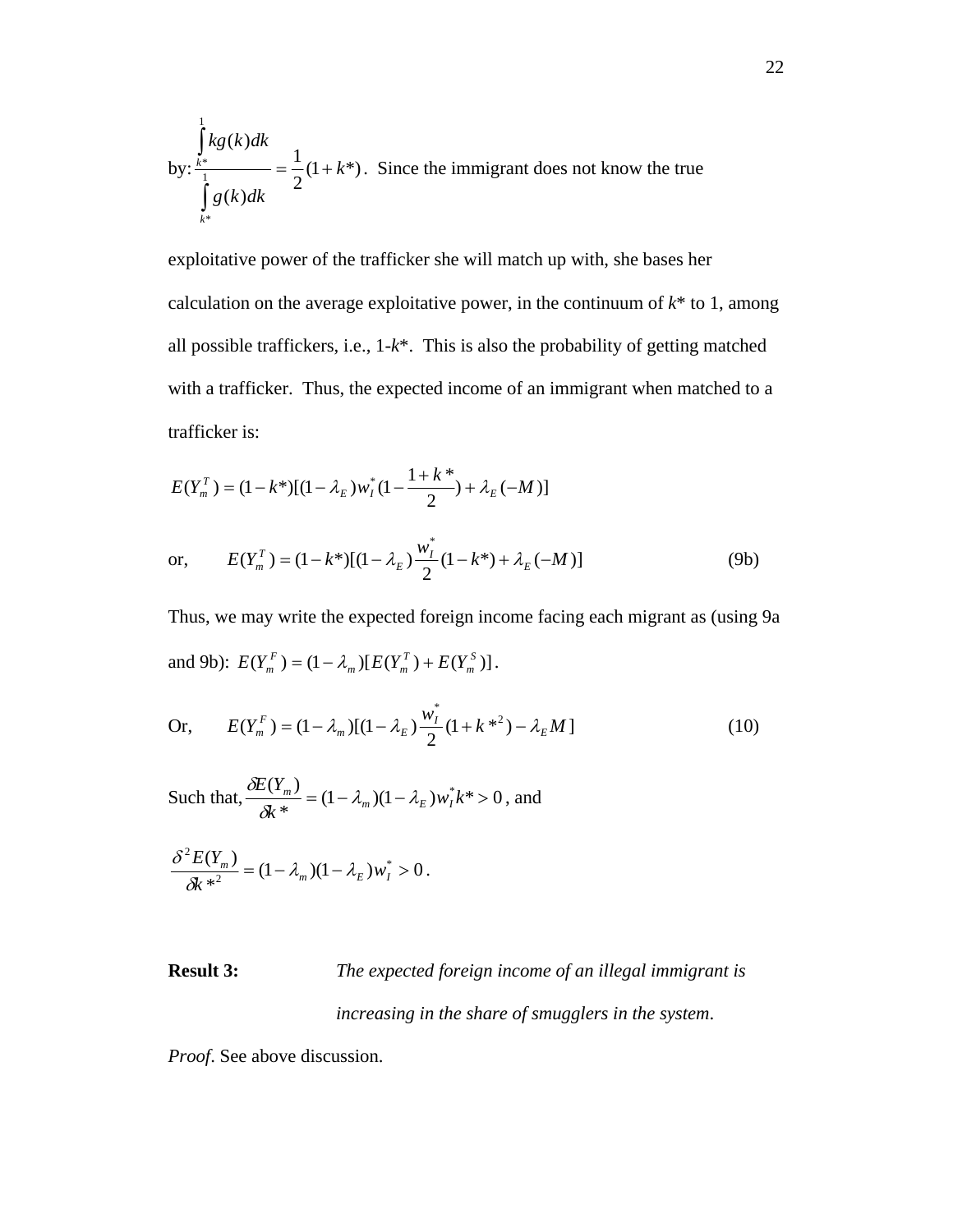#### *Relation between* β *and expected income of illegal immigrants*

Finally, consider the effect of a change in  $\beta$  on the expected income and hence migration decisions by illegal immigrants.

$$
\frac{\delta E(Y_{m}^{F})}{\delta \beta} = (1 - \lambda_{m}) \left[ -\frac{1}{2} \frac{\delta \lambda_{E}}{\delta t} \frac{\delta t^{*}}{\delta \beta} \frac{t^{*}}{\lambda_{E}} \frac{\beta}{t^{*}} \frac{\lambda_{E}}{\beta} w_{I}^{*} (1 + k^{*2}) + \frac{1 - \lambda_{E}}{2} (1 + k^{*2}) \frac{\delta w_{I}^{*}}{\delta \beta} + (1 - \lambda_{E}) w_{I}^{*} k^{*} \frac{\delta k^{*}}{\delta \beta} - M \frac{\delta \lambda_{E}}{\delta t^{*}} \frac{\delta t^{*}}{\delta \beta} \frac{t^{*}}{\lambda_{E}} \frac{\beta}{t^{*}} \frac{\lambda_{E}}{\beta} \right]
$$
\n
$$
(11)
$$

Thus, with  $\eta_{t^*}^{\lambda_E} \approx 0$  (11) reduces to,

$$
\frac{\partial E(Y_{m}^{F})}{\partial \beta} = (1 - \lambda_{m}) \left[ \frac{1 - \lambda_{E}}{2} (1 + k^{*2}) \frac{\partial w_{I}^{*}}{\partial \beta} + (1 - \lambda_{E}) w_{I}^{*} k^{*} \frac{\partial k^{*}}{\partial \beta} \right]. \text{ So,}
$$
\n
$$
\frac{\partial E(Y_{m}^{F})}{\partial \beta} \geq 0, \text{ iff, } \left[ \frac{1 - \lambda_{E}}{2} (1 + k^{*2}) \frac{\partial w_{I}^{*}}{\partial \beta} + (1 - \lambda_{E}) w_{I}^{*} k^{*} \frac{\partial k^{*}}{\partial \beta} \right] \geq 0. \text{ Hence,}
$$
\n
$$
\text{with } \frac{\partial k^{*}}{\partial \beta} > 0, \text{ and } \frac{\partial w_{I}^{*}}{\partial \beta} < 0,
$$
\n
$$
\frac{\partial w_{I}^{*}}{\partial \beta} < 0, \text{ iff, } \frac{\frac{\partial w_{I}^{*}}{\partial \beta} > 0, \text{ iff, } \frac{\frac{\partial w_{I}^{*}}{\partial \beta}}{\frac{\partial k^{*}}{\partial \beta} < 0} = \frac{2w_{I}^{*} k^{*}}{(1 + k^{*2})}
$$
\n
$$
(12)
$$

This is an empirical question and since such statistical/experimental exercise is beyond the scope of this paper, we only observe that a rise in unemployment benefit may lower the expected foreign income of immigrants if the LHS of condition (12) is lower than the RHS. Consequently, it implies that a rise in the unemployment benefit may help to subdue illegal migration. This is feasible only if the negative income effect of lower illegal wage is strong enough to outweigh the positive impacts rendered by a fall in the share of traffickers (or rise in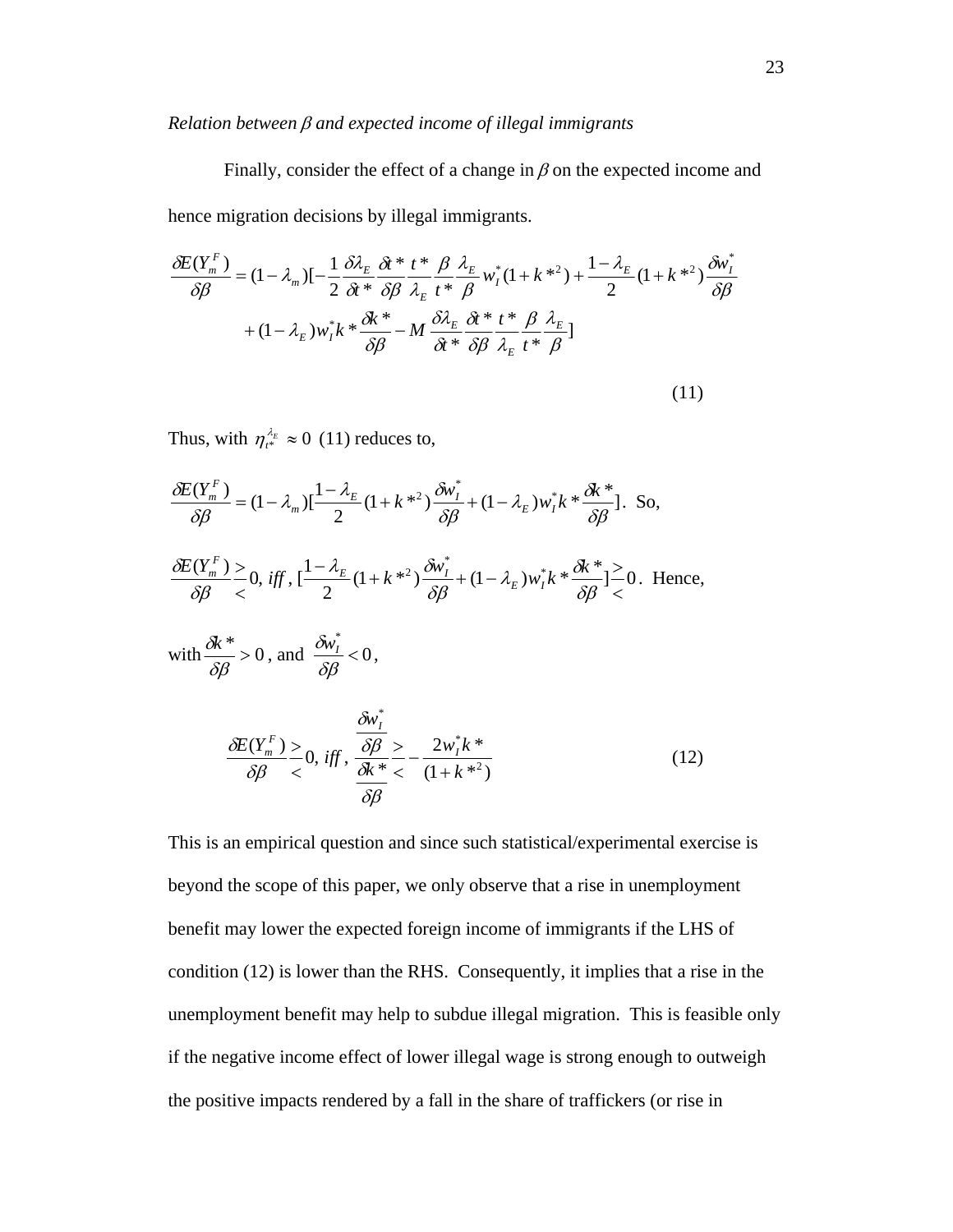smugglers).

**Result 4:** *A rise in* β *increases the share of smugglers in the system and at the same time lowers the expected income facing migrants. Thus, it reduces both exploitation and the inflow of illegal migrants.* 

*Proof*: See discussion above.

#### **3. Concluding Remarks**

 To recall statements from UNODC, the problem discussed in this paper is the 'tip of the iceberg' requiring much more theoretical and empirical research for comprehensibility. This paper is an attempt to understand if there is a way to distinguish between smugglers and traffickers. Furthermore, it analyzes if the pressure of illegal immigration can be reduced by using host country uses labor market policies as an instrument.

We discussed various steps to show that if taxes from legal unskilled workers are spent only on inland monitoring and unemployment benefits, then several results follow in the presence of illegal immigration. First, a rise in unemployment benefit lowers the tax burden and raises employer penalty for hiring illegal workers. Second, it lowers the market wage for illegal workers and raises the critical exploitative rent in the illegal system. Third, this lowers the share of traffickers and raises the share of smugglers. However, the drop in expected wage may be strong enough to lower the inflow of illegal workers in the host country.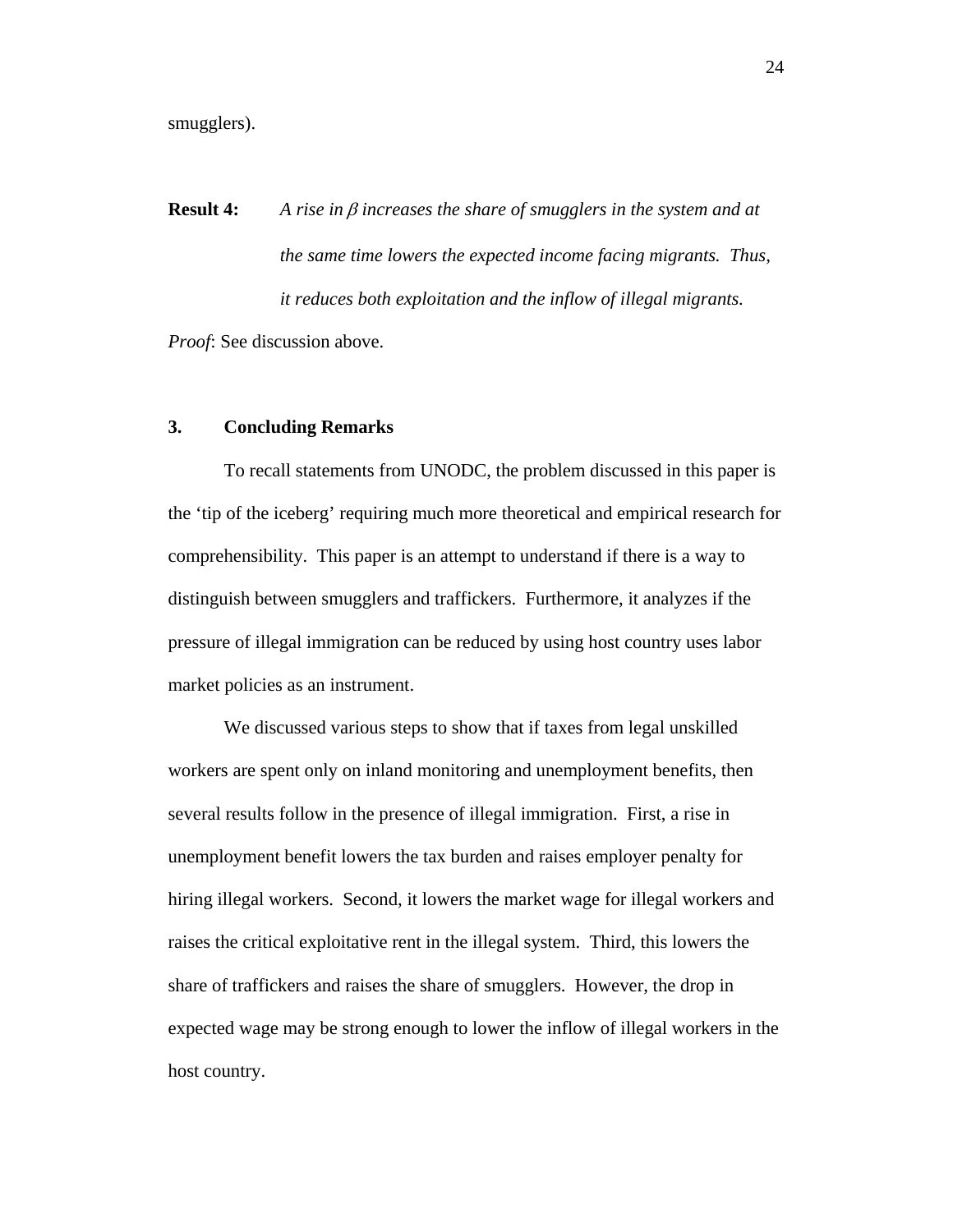In brief, the results are both new and revealing. Admittedly, there is empirical support in favor of these results and we expect that this might prove worthwhile for collection of adequate data and empirical investigation in future. This must also follow a caveat. Unless the chain of events follow close resemblance to the one offered here or appropriate proxies are generated, simply by looking at the relation between unemployment benefit and extent of illegal entries would most likely yield results opposite to what we discussed. Finally, the structure may also be extended in several directions by bringing in immigrant amnesty, participation of skilled workers in combating illegal migration and issues of similar practical importance.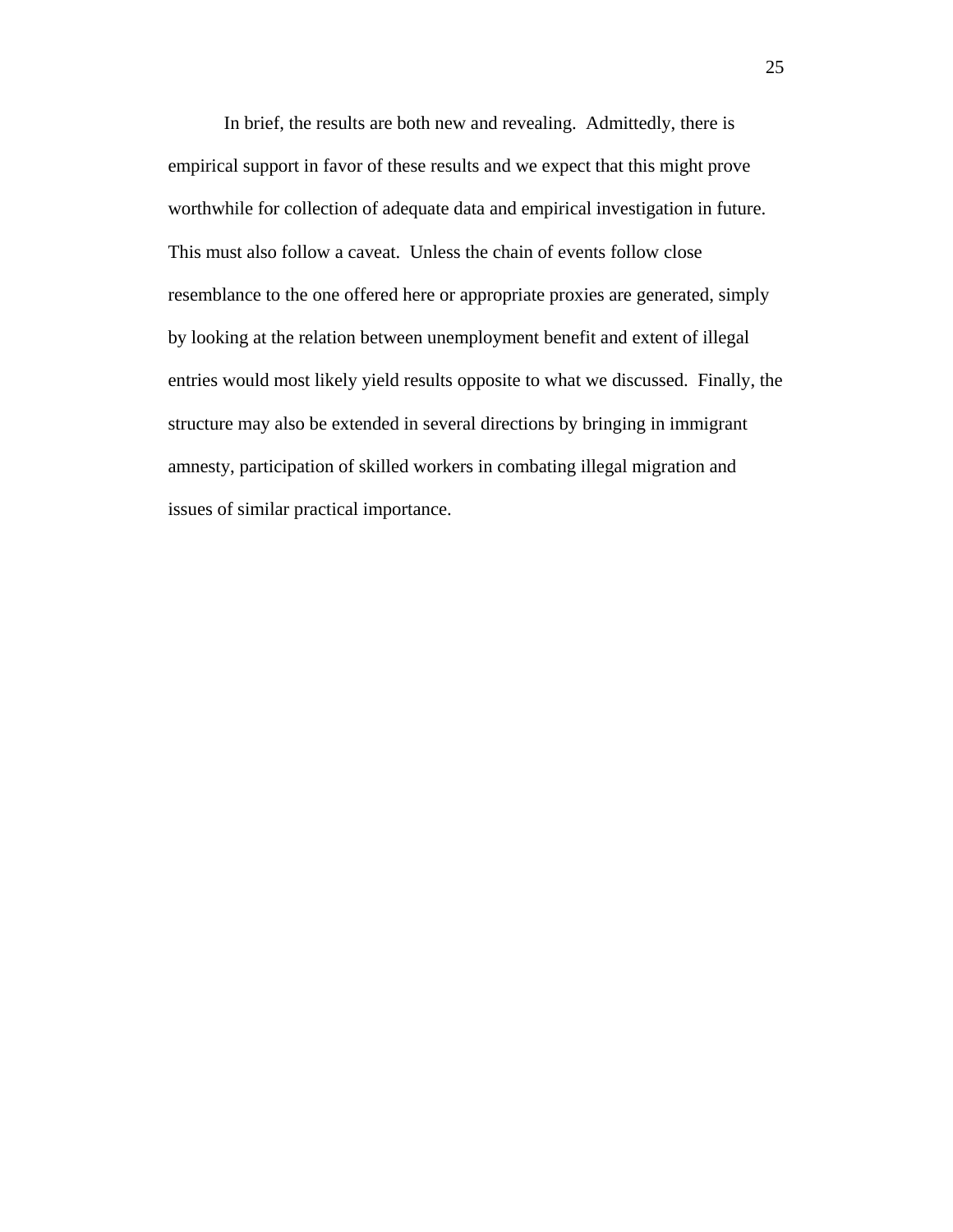

Figure 1: Expected payoffs of migrants, agents and local employers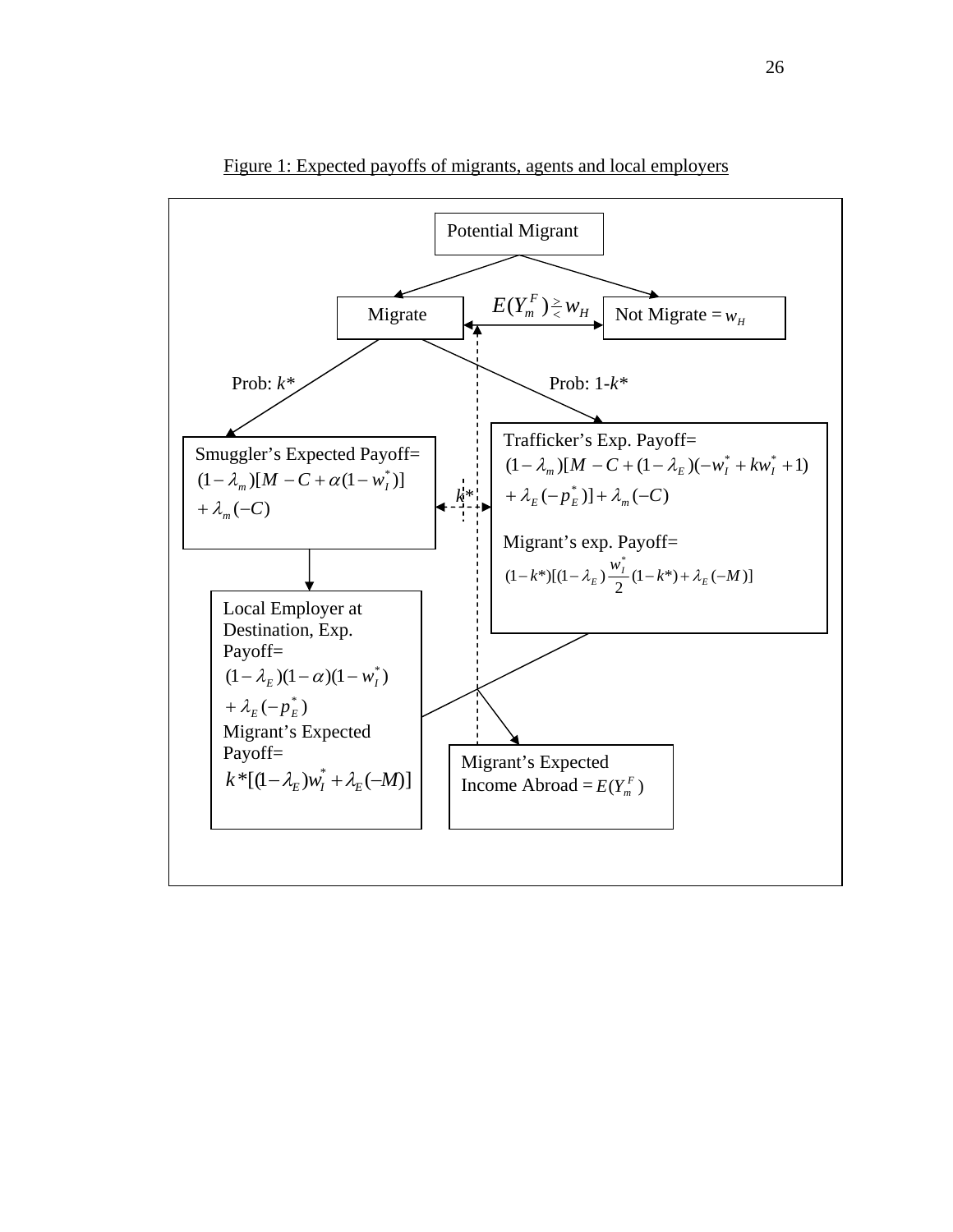#### **References**

Abella, M (2000), Migration and Employment of Undocumented Workers: Do Sanctions and Amnesties Work?, in D. Cinar, A. Gächter and H. Waldrauch (Eds.), *Irregular Migration: Dynamics, Impact, Policy Options*, Vienna, European Centre Vienna, 205-215.

Akee, Randall, Basu, Arnab, Bedi, Arjun and Chau, Nancy (2009), Combating Trafficking in Women and Children: A Review of International and National Legislation, Coordination Failures and Perverse Economic Incentives, *The Protection Project: Journal of Human Rights and Civil Society,* 2, Fall, 1-24.

Bandyopadhyay, Subhayu (2006), Illegal Immigration and Second Best Import Tariffs, *Review of International Economics*, 14(1), 93-103.

Bandyopadhyay, Subhayu and Sudeshna C. Bandyopadhyay (2006), The Role of Capital Mobility in Illegal Immigration Policy, *Journal of International Trade and Economic Development*, 15(2), 173-189.

Bandyopadhyay, Subhayu and Sudeshna C. Bandyopadhyay (1998), Illegal Immigration - A Supply Side Analysis, *Journal of Development Economics*. 57(2), 343-360.

Bales, Kevin (1999), *Disposable People: New Slavery in the Global Economy*, Berkeley: University of California Press.

British Broadcasting Company, BBC (2008), Trafficking: A very modern slavery, BBC News Report by Stephanie Holmes, February 15.

Chau, Nancy (2001), Strategic amnesty and credible immigration reform, *Journal of Labor Economics*, 19,3, 604-634.

CNN (2008), Immigration Economics: Lou Dobbs Reporting, March 21, 2008.

Davidson, Carl and Steven Matusz (2006), Trade liberalization and compensation, *International Economic Review*, 47, 3, 723-47.

Dessy, S, F. Mbiekop and S. Pallage (2004), The economics of child trafficking, *Cahiers de Recherche, CIRPEE 03-23*.

Di Tommaso, Maria, I. Shima, S. Strøm, F. Bettio (2009), As bad as it gets: Wellbeing deprivation of sexually exploited trafficked women, *European Journal of Political Economy*, 25, 2, 143-162.

Epstein, Gil and O. Heizler (2007), Illegal migration, enforcement and minimum wage, IZA Discussion Paper # 2830, Bonn.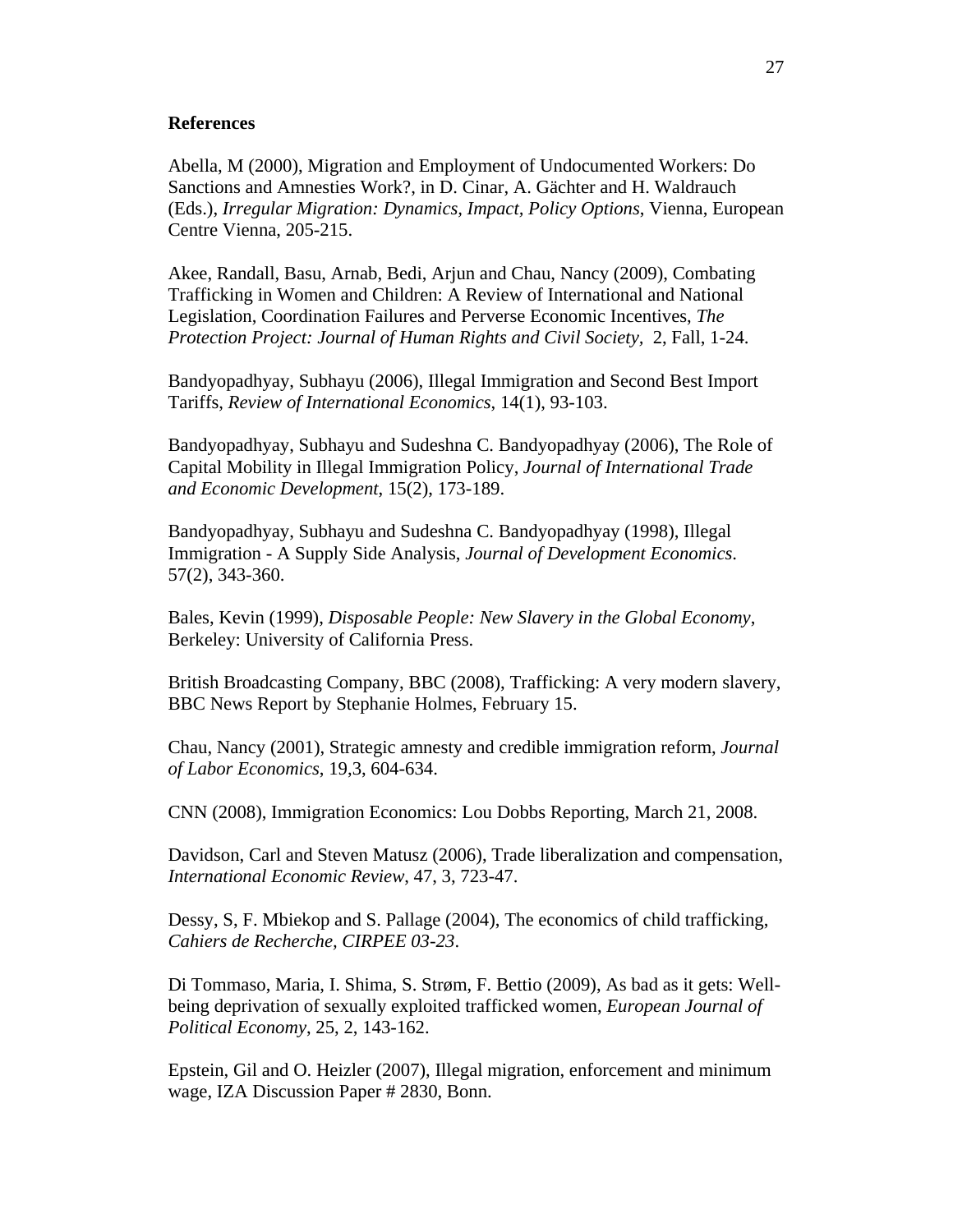Ethier, W.J (1986), Illegal immigration: The host-country problem, *American Economic Review* 76, 1, 56–71.

Granville, Johanna (2004), From Russia without Love: The "Fourth Wave" of Global Human Trafficking, *[Demokratizatsiya](http://findarticles.com/p/articles/mi_qa3996)*, [Winter](http://findarticles.com/p/articles/mi_qa3996/is_200401).

Guzman, Mark, Joseph Haslag and Pia Orrenius (2002), Coyote Crossings: The Role of Smugglers in Illegal Immigration and Border Enforcement, *Federal Reserve Bank of Dallas, Research Department Working Paper 0201*.

Hanson, Gordon H., Raymond Robertson, and Antonio Spilimbergo (1999), Does Border Enforcement Protect U.S. Workers from Illegal Immigration?, *National Bureau of Economic Research Working Paper No. 7054*, Cambridge: Mass.

International Organization for Migration (2000), *Migrant Trafficking and Human Smuggling in Europe: A Review of the Evidence with Case Studies from Hungary, Poland and Ukraine,* Geneva: International Organization for Migration.

Karlson, Stephen and Eliakim Katz (2003), A positive theory of immigration amnesties; *Economics Letters*, 78, 2, 231-239.

Kyle, David and Rey Koslowaski (2001), (Eds.) *Global Human Smuggling: Comparative Perspectives*, Baltimore: Johns Hopkins University Press.

McCreight , Matilde V (2006), Smuggling of Migrants, Trafficking in Human Beings and Irregular Migration on a Comparative Perspective, *European Law Journal,* 12, 1,106–129.

Rogers, Carol Ann and Swinnerton, Kenneth (2008), The theory of exploitative child labor, *Oxford Economics Papers*, 60, 1, 20-41.

Singer, Audrey and Douglas S. Massey (1997), The Social Process of Undocumented Border Crossing, *UCLA Lewis Center for Regional Policy Studies Working Paper No. 27*, Los Angeles.

Tapinos, George (2000), Irregular Migration: Economic and Political Issues, in *Combating the Illegal Employment of Foreign Workers*, OECD: Paris.

Tapinos, George (1999), Illegal immigrants and the labour market, *OECD Observer No 219*, December.

Vogel, D and N. Cyrus (2008), Irregular Migration in Europe – Doubts about the Effectiveness of Control Strategies, *Focus Migration Policy Brief*, HWWI. **Appendix** 

Figure A.1. Relationship between Expected Utility  $[E(U_N)]$  and *t*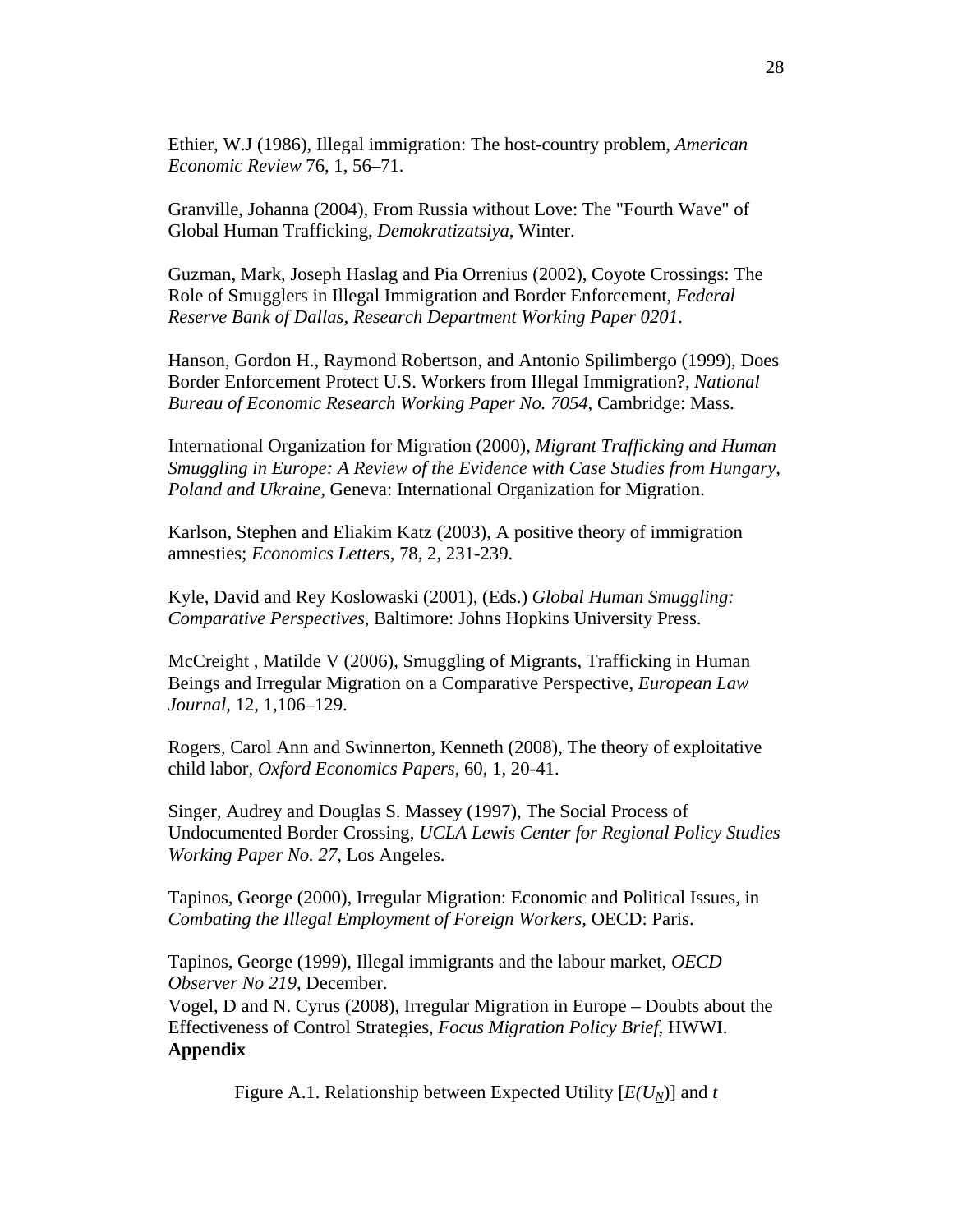

Note: The diagram is drawn at  $\beta = 0.5$  and *w*=1, for,

$$
M_{t}ax E(U_{N}) = \lambda_{E}(t^{*})[-e^{-w(1-t)}]+[1-\lambda_{E}(t^{*})](-e^{-(\beta w)})
$$

Figure A.2. Utility Maximizing Relationship between β and  $t^*$ 



• *Note on LambertW and*  $t^* = -2 + LambertW[2e^{(3-\beta)}]:$ 

As the equation  $ye^y = x$  has an infinite number of solutions: one y for each